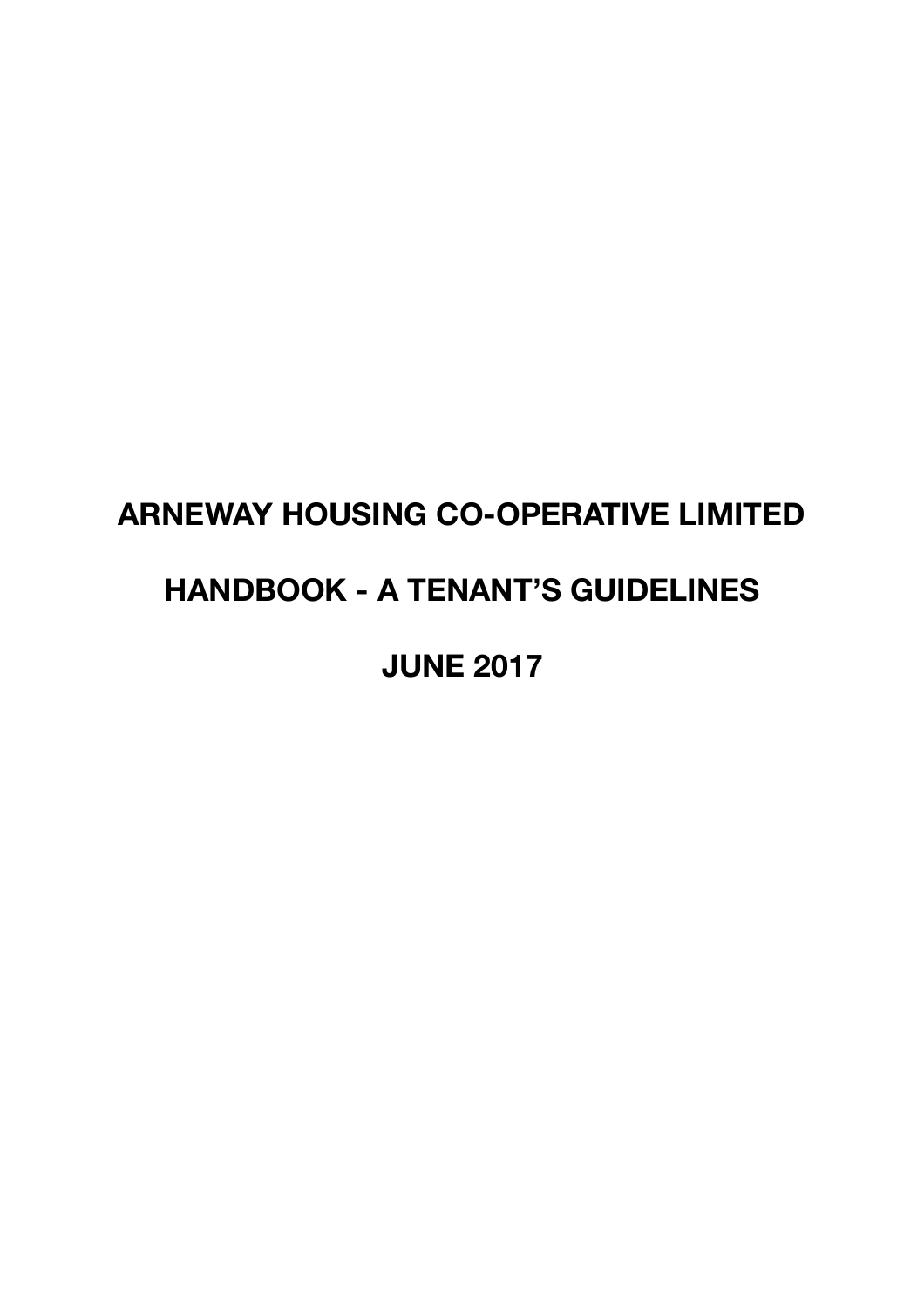#### **Welcome to Arneway Housing Co-operative Limited Member Tenancy Guide.**

Arneway Housing Co-op was originally founded in 1979. We are a non-profit making organisation with charitable status. We are registered with the Government's Department for Communities & Local Government. As a Registered Housing Association we receive public money to help provide homes for people in housing need. The Department for Communities & Local Government sets guidelines for how we should operate & they monitor our performance as they do for all Registered Housing Associations.

#### For more information from:<https://www.gov.uk/housing-association-homes/apply-for-a-home>

We provide homes for rent in around the London Borough of Brent local authority areas within North West London & within the West London Region. All of our properties are managed from our Head Office at The Designworks, Park Parade, Harlesden London, NW10 4HT, located in the centre of Harlesden.

In the event of an resolved complaint your final recourse is to The Housing Ombudsman Service (HOS) who looks at complaints about registered providers of social housing, for example housing associations, & other landlords, managers & agents. The service is free, independent & impartial. You may contact the Ombudsman at any stage of a dispute, however, their remit is as a final resort arbitrator/resolution body.

You may find more information from:<http://www.housing-ombudsman.org.uk>

#### **Introduction**

This guide provides answers to some of the questions you may have about your tenancy & how we work. It does not form part of the tenancy agreement that you & Arneway Housing Co-operative Limited which is a separate legal document.

Arneway provides on occasion provides services & that might include things that are not included in this guide. If you have questions please communicate with the office. From time to time we might update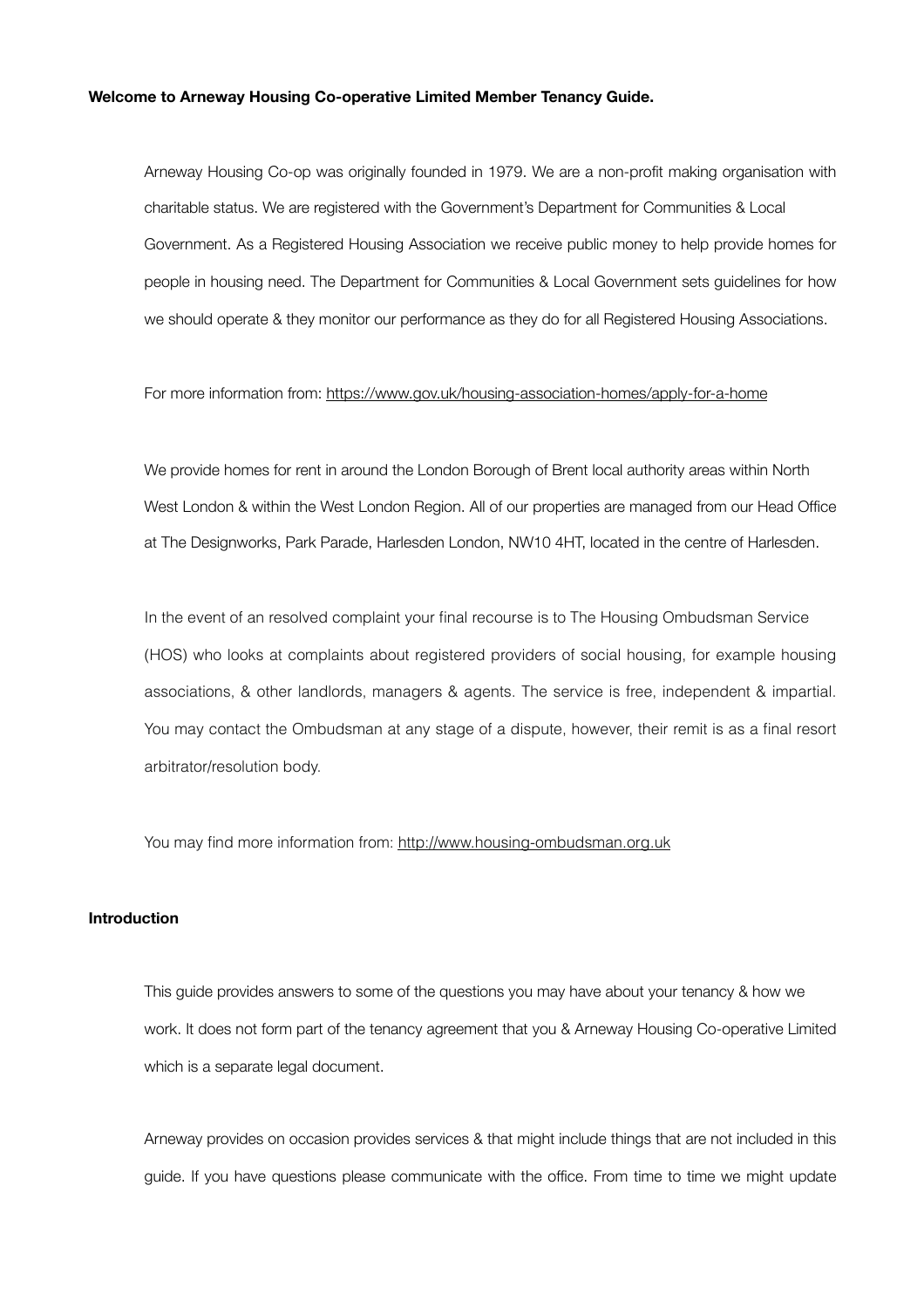sections of this guide. You can always access the latest version, together with a list of what has changed on our website at [www.arnewayhousing.co.uk](http://www.arnewayhousing.co.uk) If you don't have access to the internet then contact the Arneway Office to make sure you can have the most up to date version.

Arneway residents is assigned a housing officer. H/she is your main point of contact – the person you go to first when you need something from us. Your housing officer will be the person you can trust to help you to get the best outcome in the event of an issue.

A Housing Co-operative aims to provide good well maintained affordable housing to its members, & in return the members must also play their part in working with the Housing Services Manager & the Management Committee to maintain a service. After all the Co-operative has evolved over many years due to the past goodwill of previous members & the various Management Committees who have served the membership well. Everyone who becomes a member owes a duty to those who follow.

#### **To ensure that the Co-op continues to thrive all members should agree to achieve this, we will:**

Put the interests of the Co-op first in all our work.

Develop lasting communities by involving residents improving the quality of life for all members.

Provide the maximum number of well-maintained homes which our members can afford regulated by the Department of Communities & Local Government.

#### <https://www.gov.uk/government/organisations/department-for-communities-and-local-government>

Maintain & improve our housing by means of a cost-effective & planned maintenance service.

Promote equal opportunities in all our activities; In partnership with statutory & voluntary organisations, work to provide high quality, cost-effective accommodation with support services appropriate to tenants who have particular needs. Through prudent risk management & sound financial planning, making the most of financial resources.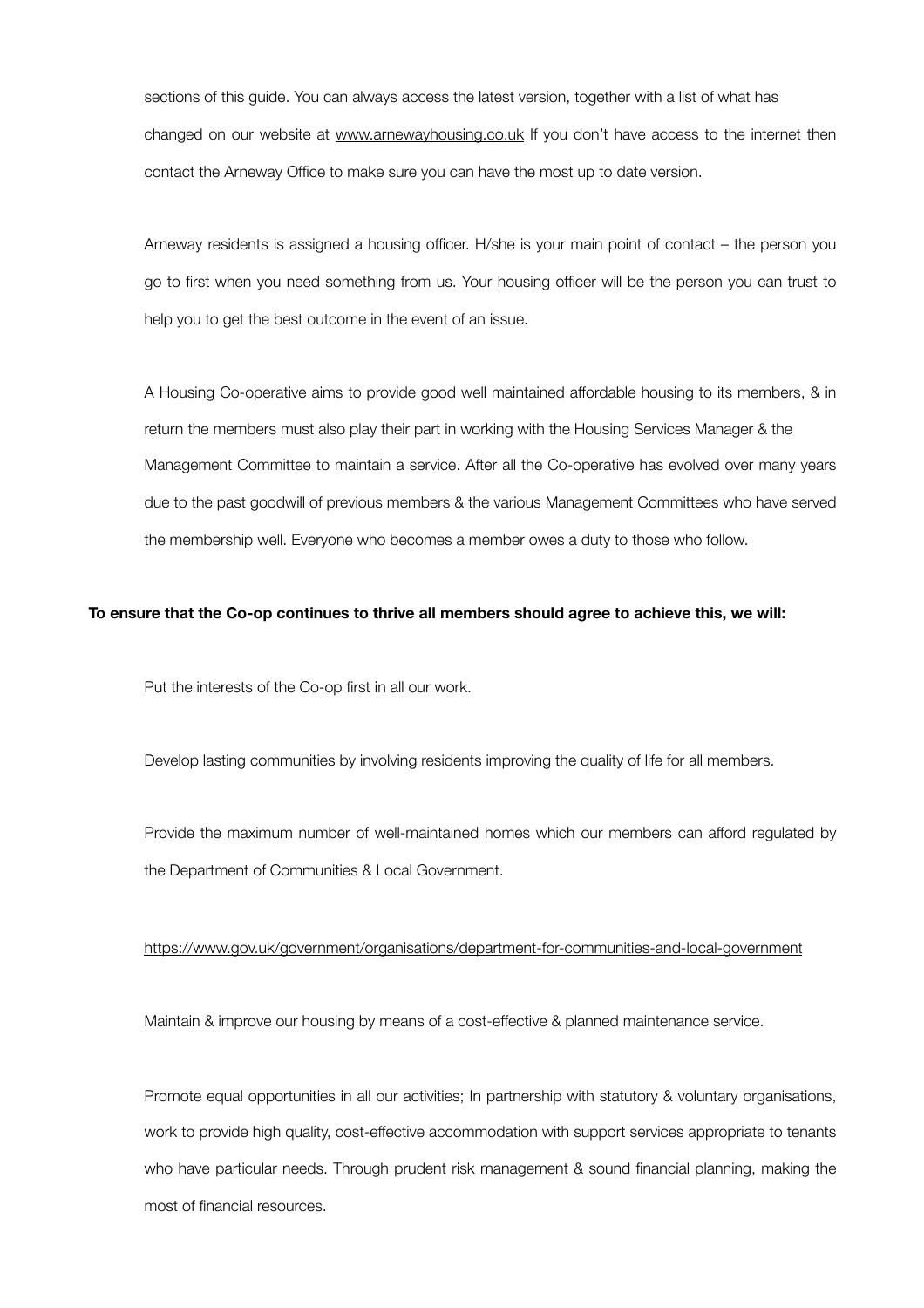#### **On request Arneway will:**

Visit you in your home, get to know you & explain clearly what we can offer.

Make sure you understand your responsibilities under your agreement with us.

Help you to sort out any issues in your home or with your tenancy – particularly things to do with your rent, repairs, your tenancy or any problems you are having in your home.

Give you information about other local, voluntary or statutory services which might be useful to you.

The Co-operative will answer questions when visiting you in your home, or via by email, text, post or by WhatsApp when you have registered with the office.

If you ring office & an officer is unavailable, you can always leave a message & s/he will get back to you as soon as they can within one working day, please always leave a number where they can get hold of you. They will also give you details in their voicemail message of someone to contact if you have an emergency.

**If you need to report an emergency repair when the office is closed, phone 020 8965 5537 to get the number of our emergency repairs service.**

#### **Our commitments to you:**

Make it easy to communicate with us.

We will answer your call quickly.

Treat you with courtesy,

We will return phone messages within one working day.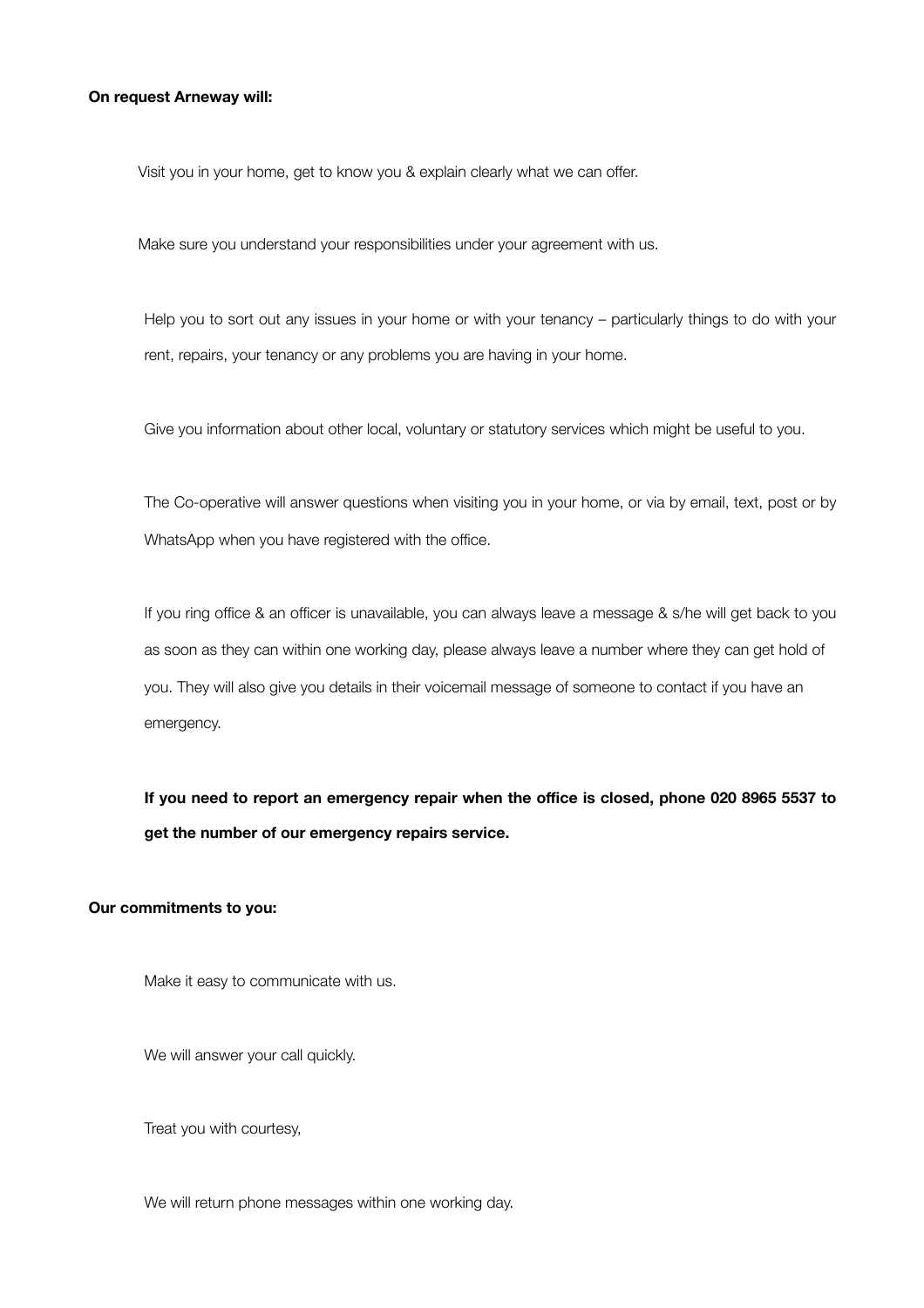We will respond to all letters & emails within five working days of receiving them.

When you have contact with us, we will listen & will try to understand what is most important to you.

We will help you to resolve your issue or problem as quickly as possible, keeping you informed about progress & offering you choices where we can.

Offer you help & advice.

We want you to have confidence in us so we will always try to set realistic expectations, whilst always doing what we say we will.

When we fail to meet this service promise, we will acknowledge this honestly & get your service back on track fast.

We welcome feedback on how we're performing so please feel free to contact the office, or by submitting an email, postal, text or WhatApps message with your experiences.

#### **In return we expect you to:**

Pay your rent when it is due on time & on a regular basis.

Keep to the terms of your tenancy agreement.

Keep your home, common areas & any garden in a clean and/or tidy condition.

Carry out repairs that are your responsible for: See below for details "**Who is responsible for what?**".

Allow our staff & contractors access to your home to carry out repairs & inspections as required. Not threaten or harass or be aggressive to neighbours, Co-operative staff or contractors, & ensure that nobody visiting your home do so.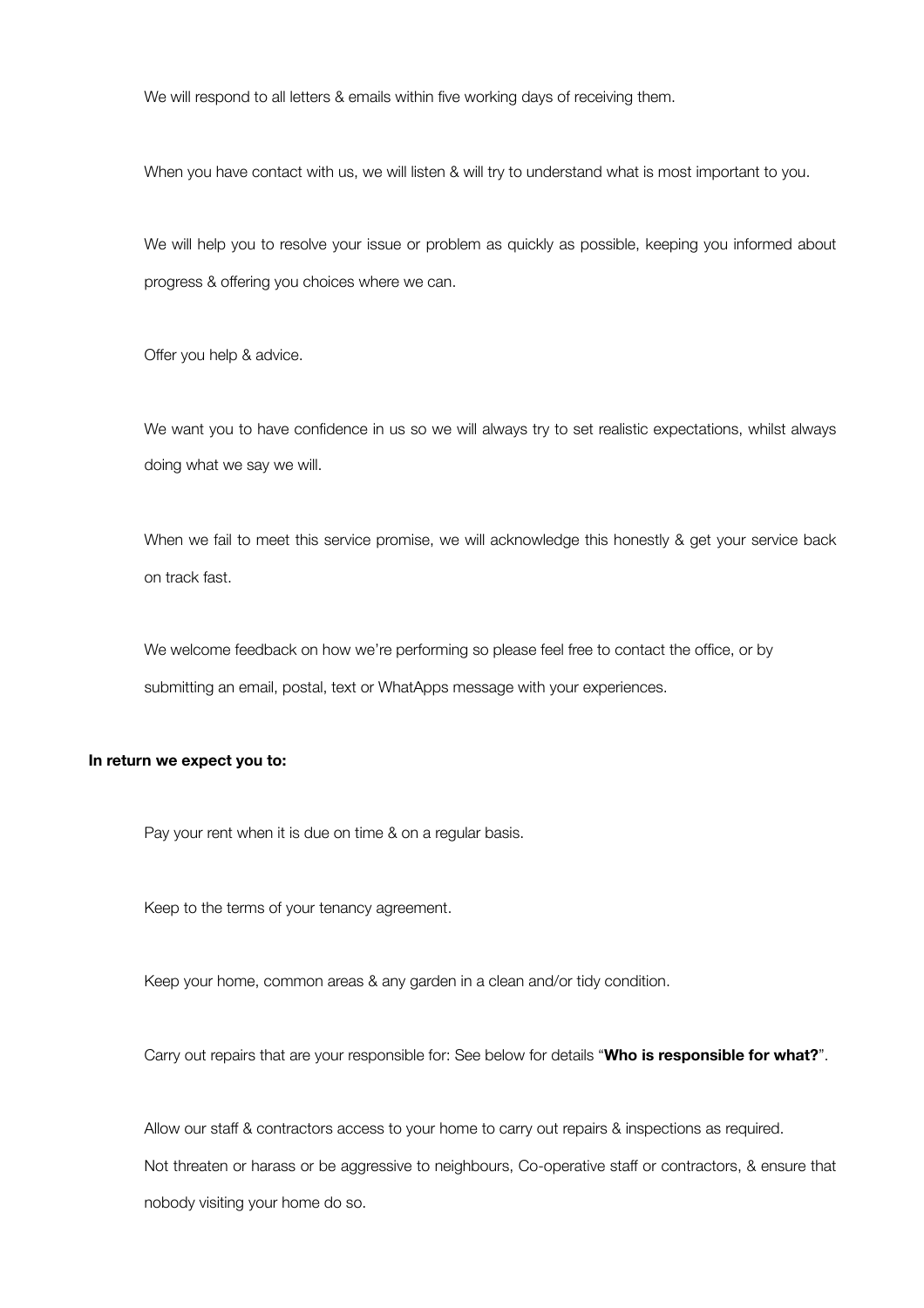To contribute to the Co-op affairs by volunteering for the various Committees, Details are stipulated in you Tenancy Agreement. Further information is available from you housing officer.

To attend General Meetings & behave in a proper manner at all meetings & abide by the Chair of the meetings.

#### **Equal opportunities**

We provide the best quality homes & services we can to a wide range of residents who represent various cultures, races, religions, sexes, ages, abilities, sexualities & gender identities.

We are committed to equal opportunities & expect all board members, staff, contractors, member residents, & those who provide us with goods & services to follow our equal opportunities policy.

Please ask the office if you would like to see a copy.

#### **About your tenancy**

The tenancy agreement you have signed is a contract between you & the Arneway Housing Cooperative. It contains a range of rights & responsibilities, many of which we describe in other parts of this guide.

The tenancy is on a week by week basis as stipulated in your agreement **(DA PLEASE CONFIRM)**.

We will always talk to you about our plans to do major work to your home & take note of your comments.

Whenever we paint your home, change your kitchen units or improve your bathroom, we aim to offer choices on colours & layout.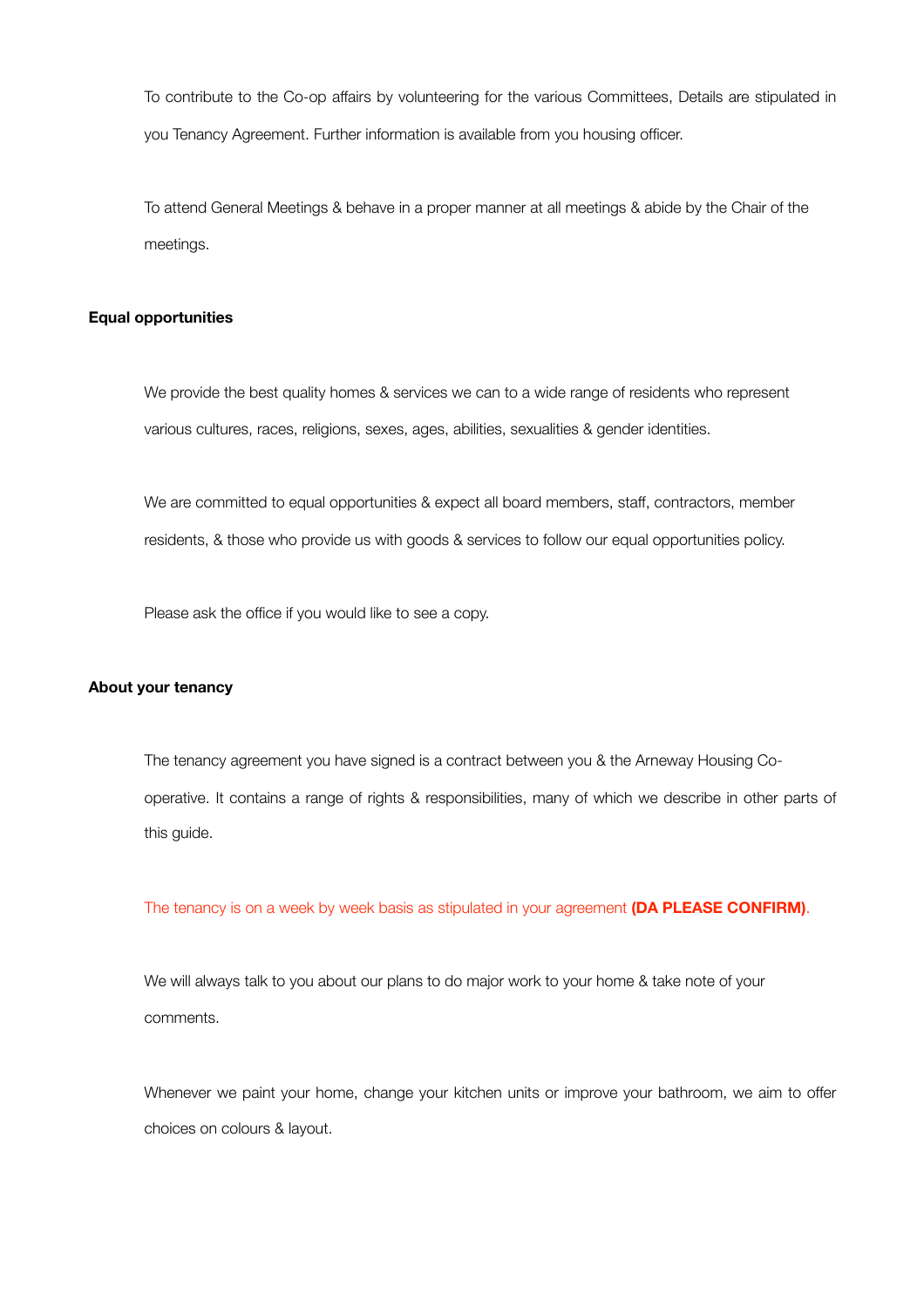Where we set aside money annually to improve your living environment, we will aim to spend the money on improvements that mean something to you.

We aim to visit the area where you live at least once a year.

You should read the terms of your tenancy carefully to ensure you understand your responsibilities as a tenant, & our responsibilities as your landlord.

If you contravene the Housing Co-operatives rules of strict SINGLE OCCUPANCY OR SUBLETTING EVICTION CAN BE EXPECTED. Also we will ask the courts for a possession order is if you have seriously & persistently broken your tenancy conditions (for example, by not paying rent or by causing extreme nuisance to your neighbours or subletting and/or condoning multiple occupancy).

All properties are pet free & should remain so during the tenancy. Any damage to the property caused by any pet / animal will leave you liable for remedy. If you fail to remedy the situation a court order will be obtained to seek your eviction and/or financial redress. **(DA PLEASE ADVISE)**

We will always try to sort out problems without having to take legal action. However, we will take legal action if you do not cooperate or you break agreements. We will also take legal action to repossess your home if you are no longer living in it or illegally subletting to someone else. This means that we have to get an order for possession from the courts, any all all costs, plus interest will be reclaimed for you.

#### **Improving our services:**

We will carry out customer surveys periodically to get your views & will let you know the results.

Whenever we want to review our service we will consult with you.

We will respond positively to any suggestions for improving services.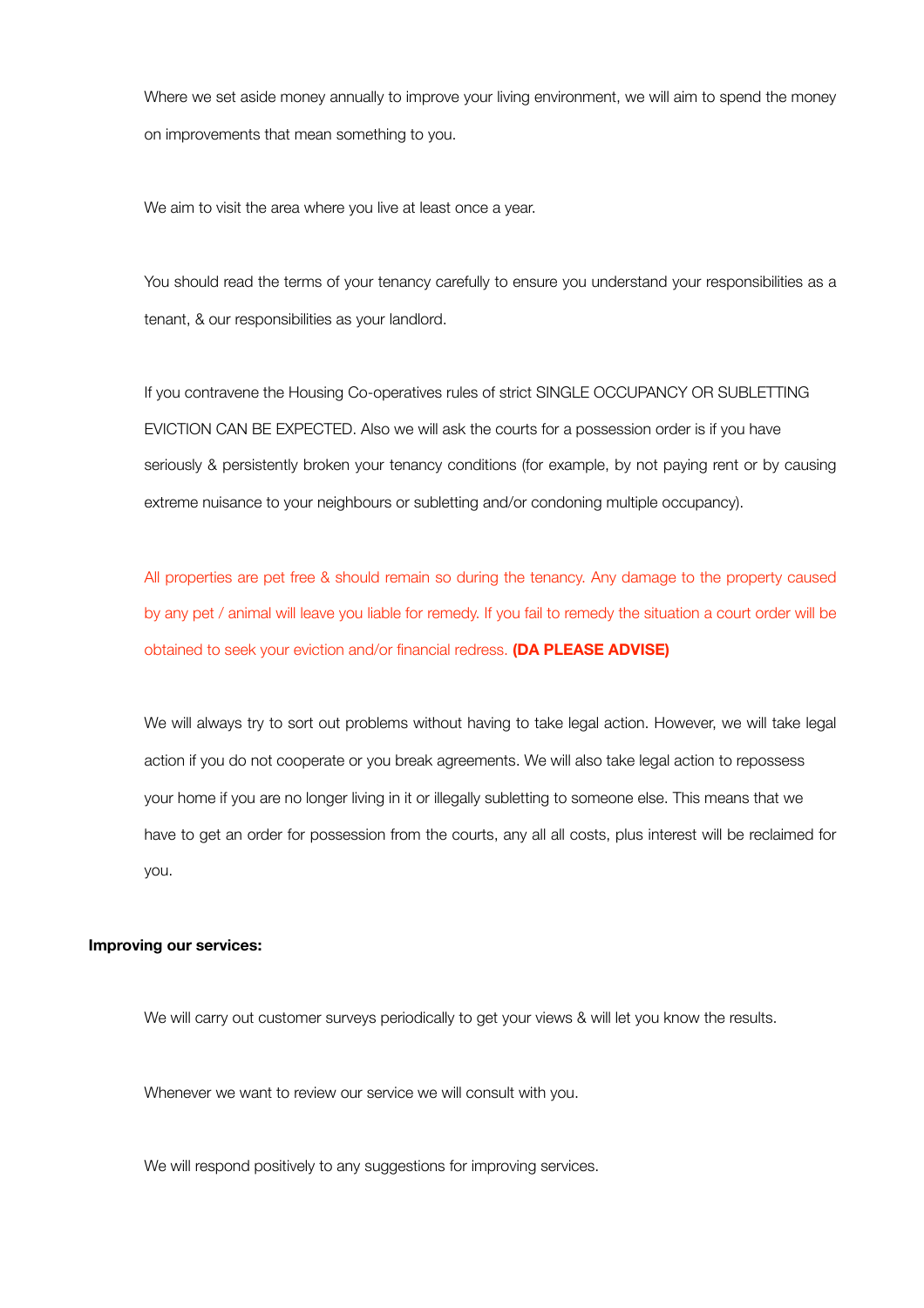We will talk to, & involve you in any best value reviews which reconsider how services are delivered.

We will put in place any agreed service improvements.

We will treat everyone equally & let you have your say.

#### **Involving you**

We will publish & promote our Resident Involvement Strategy.

We will provide you a residents newsletter that gives you news on our business.

We will provide & support the publication of local estate/scheme newsletters.

We will provide you with a local Residents Forum so that you can be directly involved in our work.

We will lend support to any community regeneration project that affects you, your family & your home.

#### **When things go wrong**

We will try & put things right straight away if you are not happy with our service.

We will publicise & ask you if you want to use our complaints procedure & will award compensation, in some cases, if our service has failed.

#### **Leaving your home & giving up your tenancy**

If you are leaving your home, you should give your housing officer **(DA?)** weeks' notice in writing.

You should leave your old home in a good state of decoration & repair & remove all furniture & belongings, also remembering to clean the accommodation prior to leaving.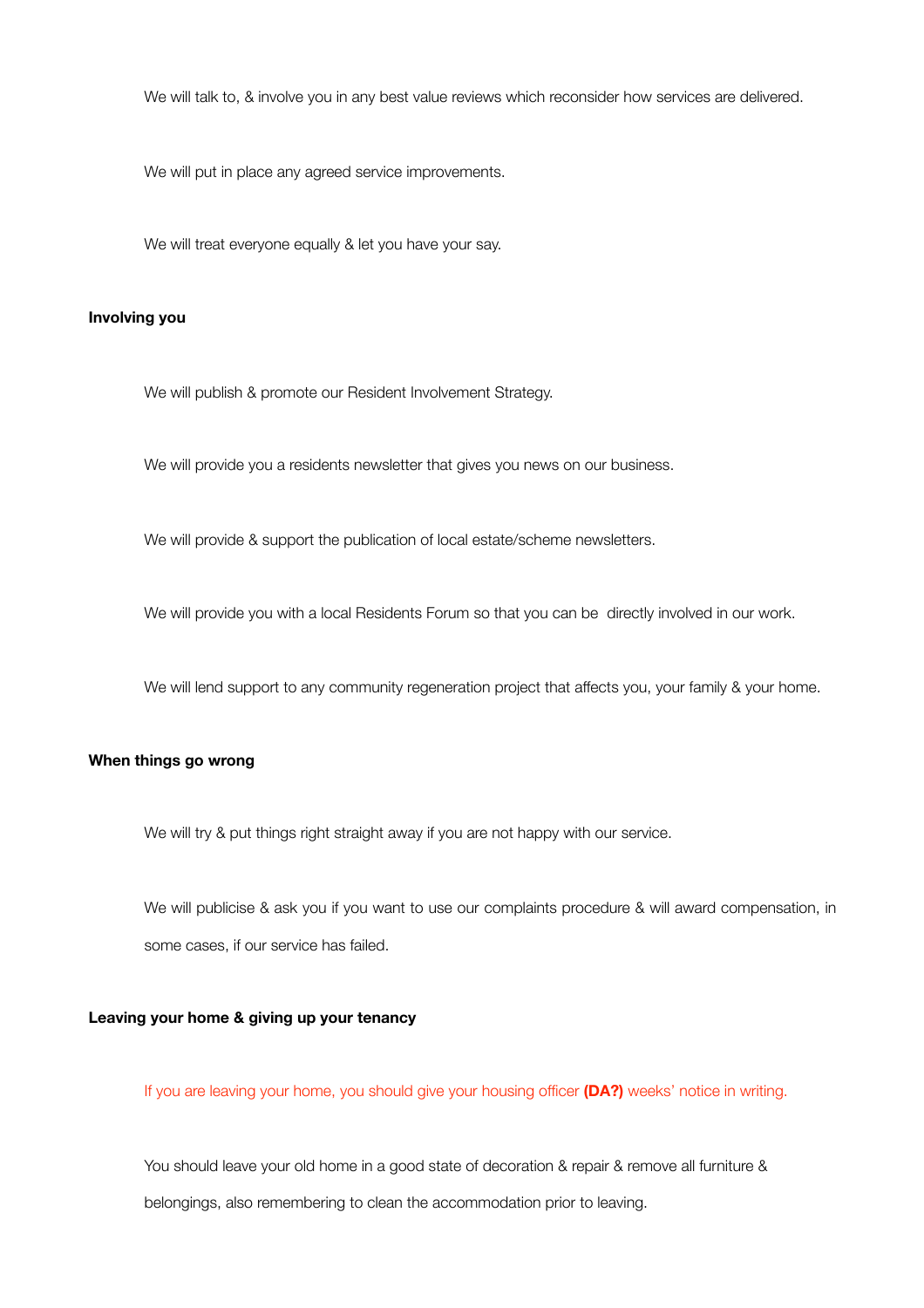#### **This means:**

Repair any minor faults that are your responsibility (for example, fill in holes in the walls where you have removed shelves or pictures).

The decorations should be of a standard that the next tenant can move in & live in the home without needing to decorate. Decoration should be refreshed every five years.

Empty the home of all your belongings & rubbish.

The home should be clean, especially kitchen units, windows, baths & sinks.

#### **Property check out**

We will inspect your home before you leave & may recharge you for carrying out any work that is your responsibility.

Furnishings: All properties come unfurnished & inventories / property checks will be carried out at the beginning & end of tenancies to confirm the condition of all aspects of the accommodation.

Paying the rent: All tenancies must set up a standing order, this may be updated & other terms may be available. This document will be updated on that occasion.

Ending tenancies: To end an your tenancy you need to advise Arneway Housing Co-operative Limited, who will then arrange for things like inventory prior to your departure. Tenancies may be ended by Arneway if a resident's circumstances change & they are no longer eligible for the property.

#### **Rent & other charges**

Your tenancy agreement will tell you how much your rent is at the start of your tenancy. This figure will change as we review your rent yearly.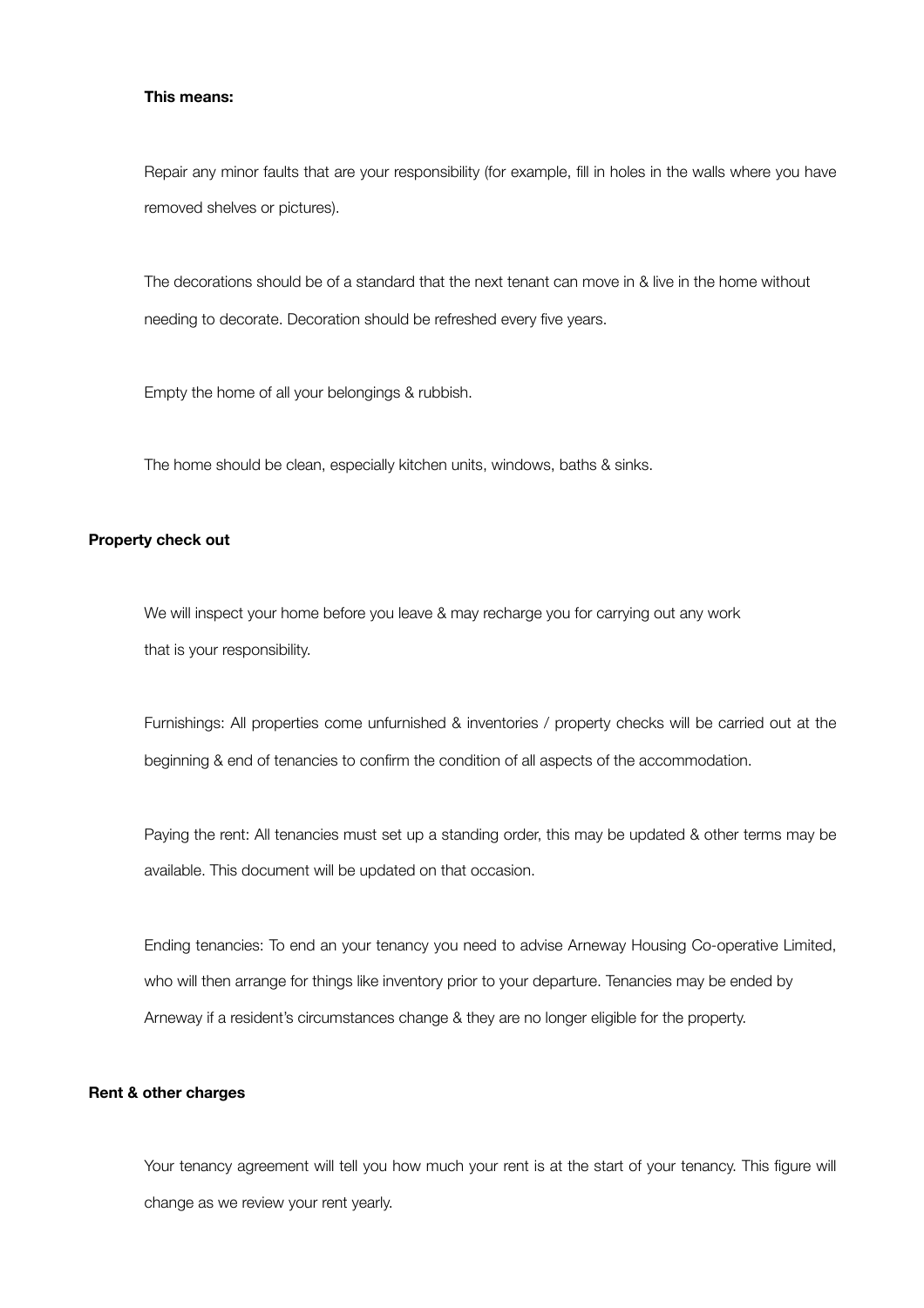You must pay your rent each week or month in advance dependent on the terms of your tenancy agreement. If you have a weekly tenancy you can pay every fortnight or every month if you want, but you must make sure your rent account balance is always one week in credit.

It is your responsibility to make sure that your rent is paid regularly & on time.

Upon request we will send you a statement of what you have paid. If you are in good standing this can be requested electronically. If you are in arrears, statements will be raised & posted. to the property. We will retain proof of posting & it will be used as part of the submission for any litigation, ie Court proceedings.

Arneway Housing Association will regularly over the course of a year, You should check these against your own record of payments & raise any questions with your housing officer.

If you have difficulties paying your rent

It is a condition of your tenancy that your rent is paid regularly & in advance. Your home is at risk if you do not pay your rent. However, we appreciate that you may have difficulties paying your rent from time to time, & we will do everything we can to help you.

#### **Rent arrears**

**Please contact your housing office who will be able to offer advice & help you. If you have rent arrears (missed payments) & cannot pay these straight away, you may be able to make an arrangement to pay them over a period of time.** 

**Financial difficulties and / or hardship**

**IT IS VERY IMPORTANT TO COMMUNICATE WITH ARNEWAY IF YOU ARE EXPERIENCING ANY FINANCIAL DIFFICULTIES OR FINANCIAL HARDSHIP.**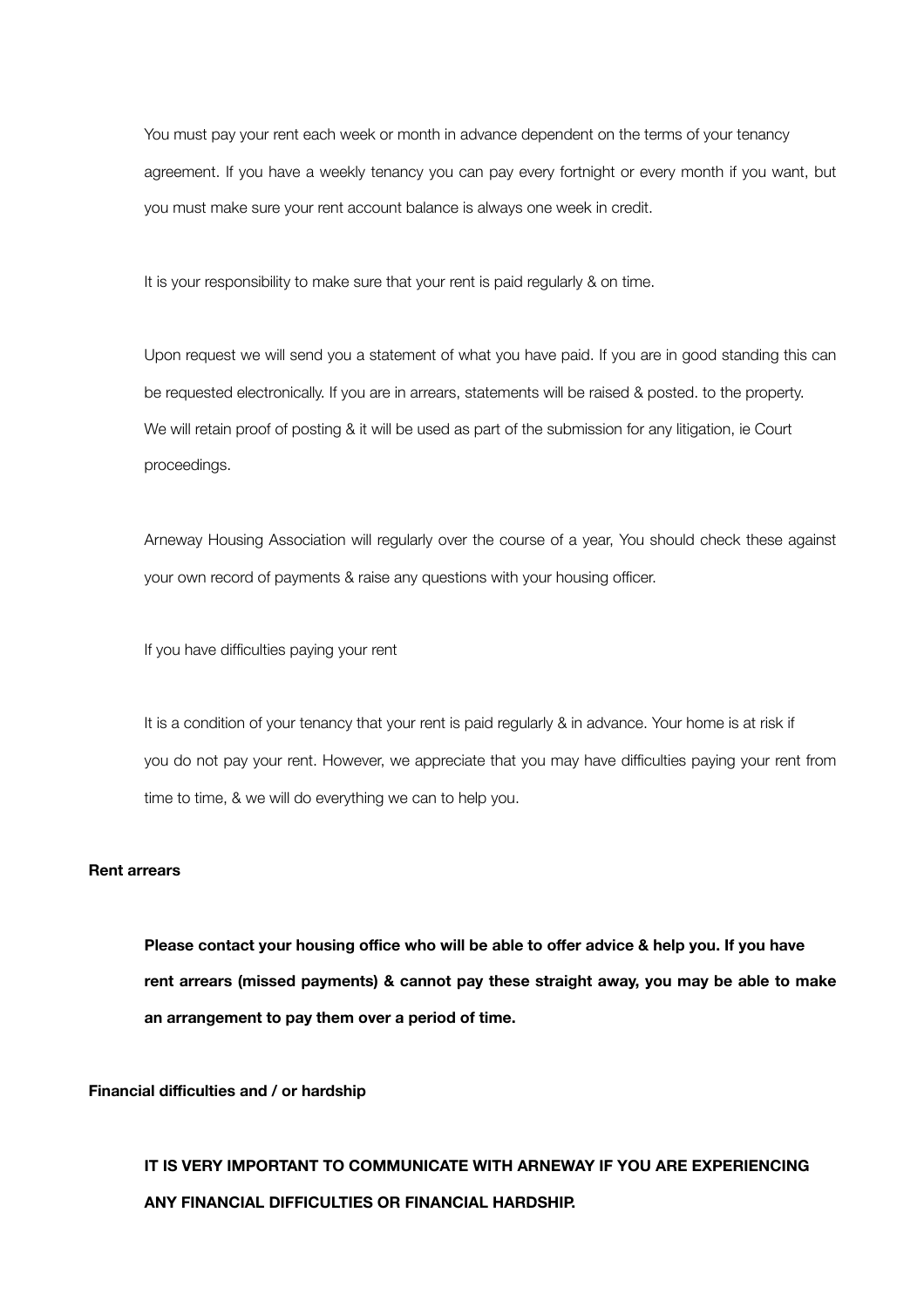#### **Service charges**

We sometimes provide services to tenants that incur an extra charge, like:

Cleaning shared areas.

Entry phones.

Heating and/or hot water.

Lifts.

#### **Sinking fund. This may be introduced to deal with improvements at some point.**

Your tenancy agreement will list the services that are covered by your service charge.

If you receive Housing Benefit this may not cover some charges such as heating & hot water provided to your home, so you may have to pay some charges yourself.

#### **Housing Benefit**

If you are on a low income or if you receive other welfare benefits, you may be entitled to help with paying your rent. Contact the Housing Benefit Department of your local council for information on how to claim & how much you may be entitled to. Managing your Housing Benefit claim is your responsibility & it can be complicated. If you are not sure about any aspect of your claim, ask your housing officer who will be able to officer advice & support.

If you are waiting for your Housing Benefit claim to be assessed or are receiving Housing Benefit, it is still your legal responsibility to make sure your rent is paid in full. This means that if the rent is not paid (whether or not it is your fault) you still owe us the missing rent. Also, if Housing Benefit does not cover all of your rent, you are responsible for paying the difference.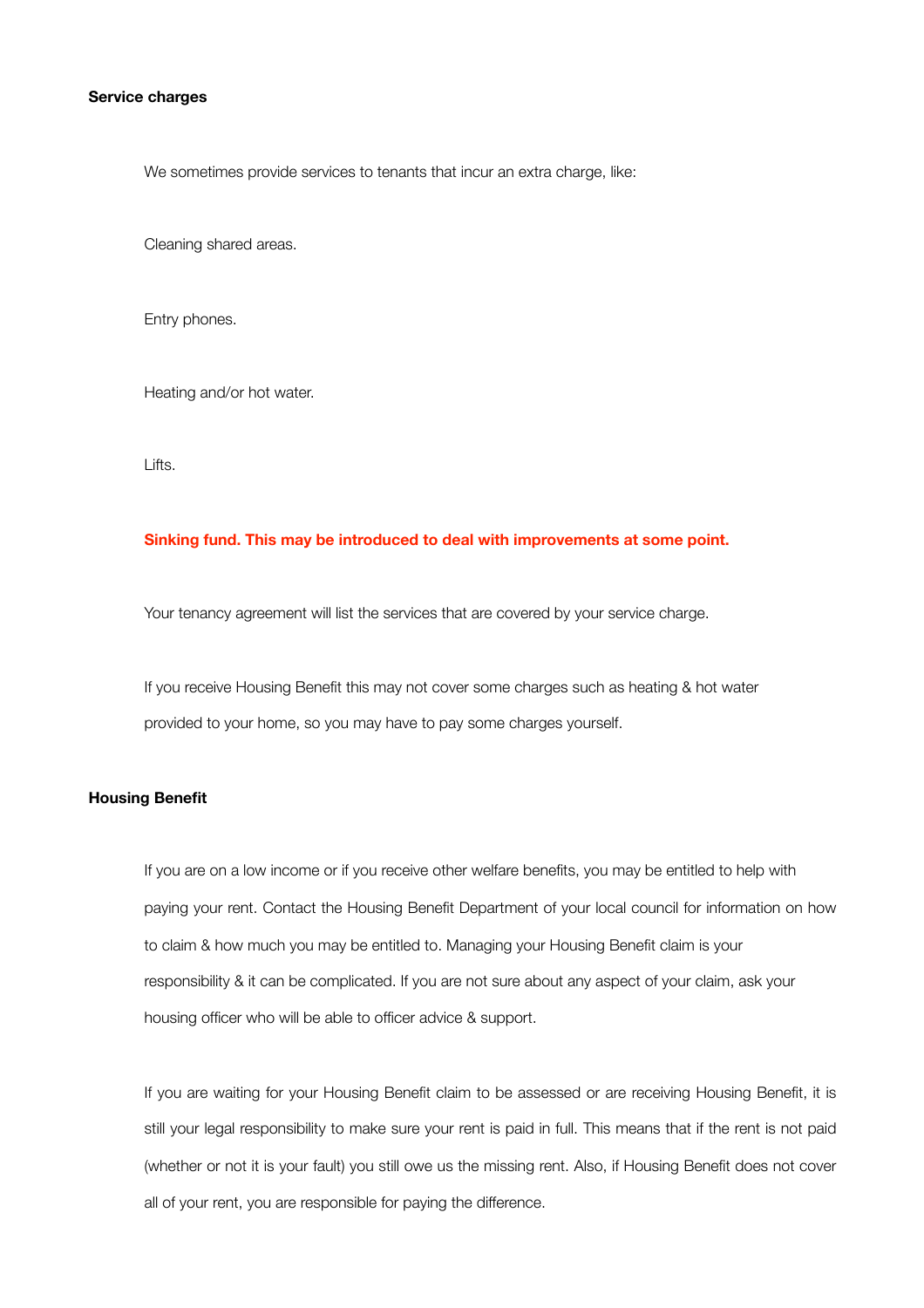Please check that payments are being made & take action if there is a problem, or contact your housing officer.

You must tell the Housing Benefit Department about any change in your circumstances, including:

Changes in your income.

Rent increases.

If you are going away for more than a few weeks.

If enters or leave full-time education.

### **If you fail to report changes, your local council may pay you too much benefit (which you will have to pay back) & treat it as deliberate fraud.**

Your Local Authority Housing Benefit Department can send you a letter at any time requesting details and evidence from you. Make sure you reply in the timescale they set or you may not receive the money to which you are entitled. If it's possible we advise you to get a receipt for any evidence or documents you submit.

**Losing your home is not the only risk you face if you fall behind with your rent:**

**Court orders can affect your credit rating & you may not be able to borrow money.**

**You will have to pay the cost of any court hearing.**

**We will not usually transfer you, or allow you to mutually exchange until you have paid the arrears.**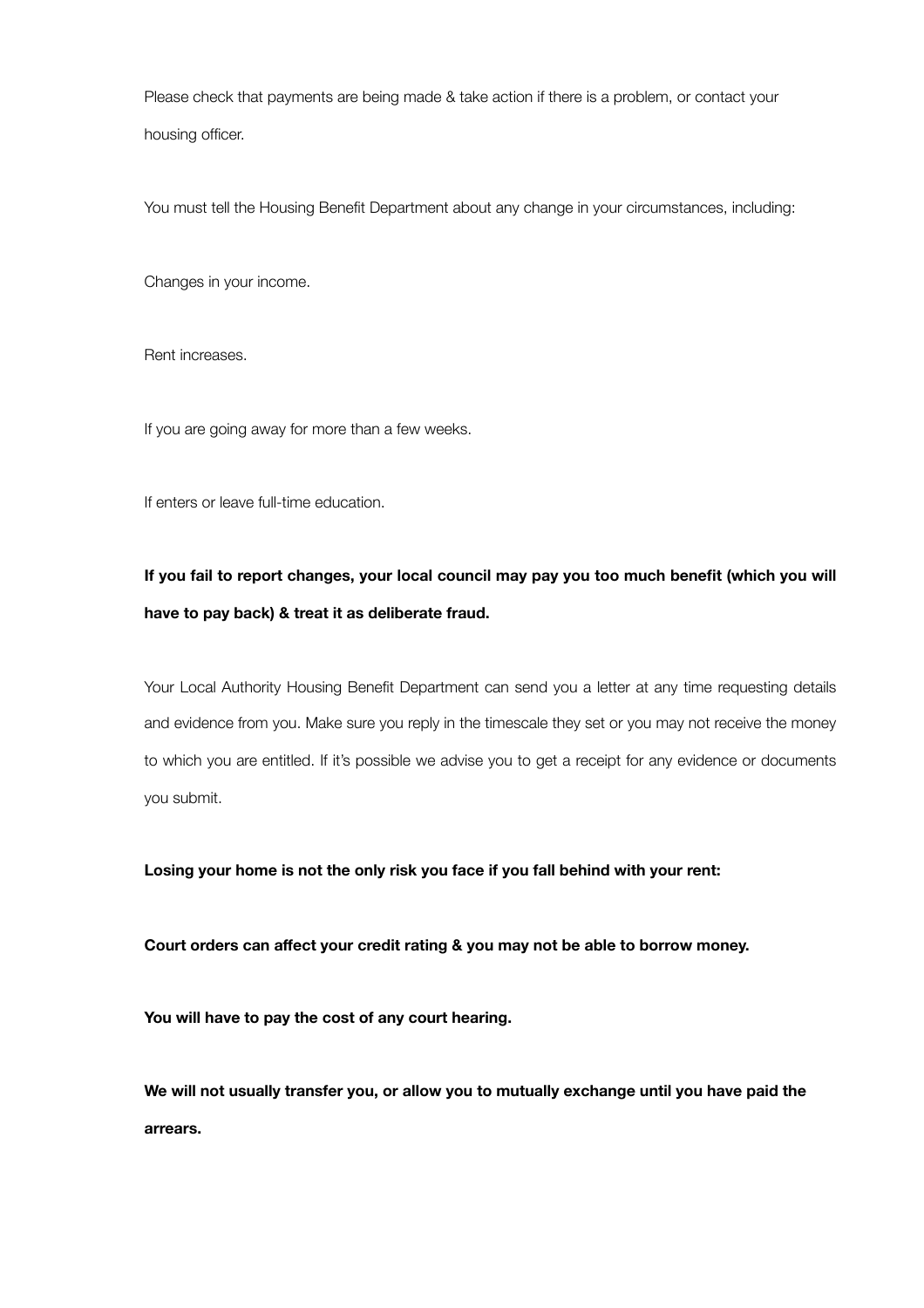**If you lose your home your local council may not rehouse you because you have made yourself 'intentionally homeless'.**

**Banks, building societies or other lending agencies can ask us for references on your payments, & a poor reference may mean you cannot get a mortgage or other loan,**

#### **Emergencies**

It is important that you identify where your water stopcock, gas shut off valve & mains electricity switch are when you move into your home so that you do not have to waste time searching for them in an emergency. If you cannot find the stopcock, valve shut off or electricity mains switch & cannot find someone to help you, or contact your housing officer for advice.

#### **Fire**

**If there is a fire in your home, get out of the building immediately if you can do so safely, & dial 999.** 

#### **Do not try to save any personal belongings.**

Electricity: If you have an electrical fault that you think might be dangerous, switch off the electricity at the mains. The switch is either next to the fuse box or next to the meter. Then call us for help. If your electricity supply fails completely, call your electricity supplier.

Gas: If you smell gas, turn off the gas supply at the mains next to the gas meter & open all windows.

Then call National Grid on 0800 111 999 immediately.

For more information look here<http://cadentgas.com/Emergencies-safety>

This service is available 24 hours a day, seven days a week.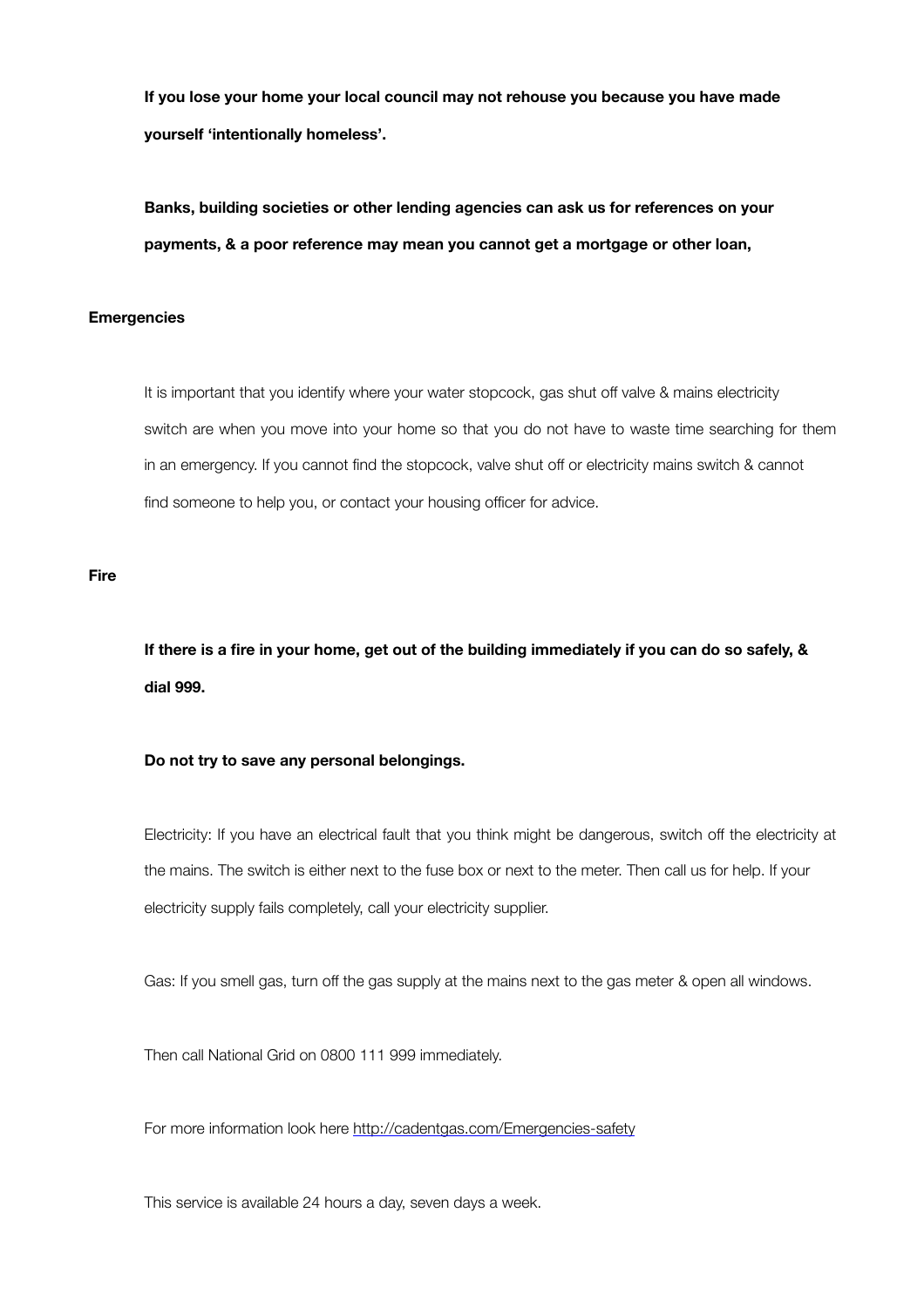#### **You should also:**

Not smoke or strike matches.

Not turn electrical switches on or off.

Put out any naked flames (for example, on a gas cooker).

Keep people away from the affected area.

If the problem relates to one of our gas appliances or our pipework, contact your housing officer immediately. If the problem happens outside normal office hours, phone:

#### **Our emergency number 0208 965 5537**

Water leaks: If you have a leak or a burst pipe, turn o the water supply straight away. You do this by turning off the main stopcock which is normally either inside your home or, if you live in a flat, behind a small trap door in the shared hallway. Then call us for help. If you see a leak outside your home (for example, on the pavement or road), you can call a Freephone leakline on 0800 714 614 (Thames Water area only). For other areas, please see your water rates bill for the appropriate emergency phone number.

Frozen pipes: In severe winter weather water can freeze in your pipes & cause damage by expanding until the pipe can no longer stretch to contain it. If your pipes freeze, you must defrost them slowly & carefully.

First, always turn off the water supply to your home.

Use an electric hairdryer at its lowest setting to help defrost the pipe – do not warm pipes too quickly.

Do not use a blow lamp, heat gun or any other naked flame.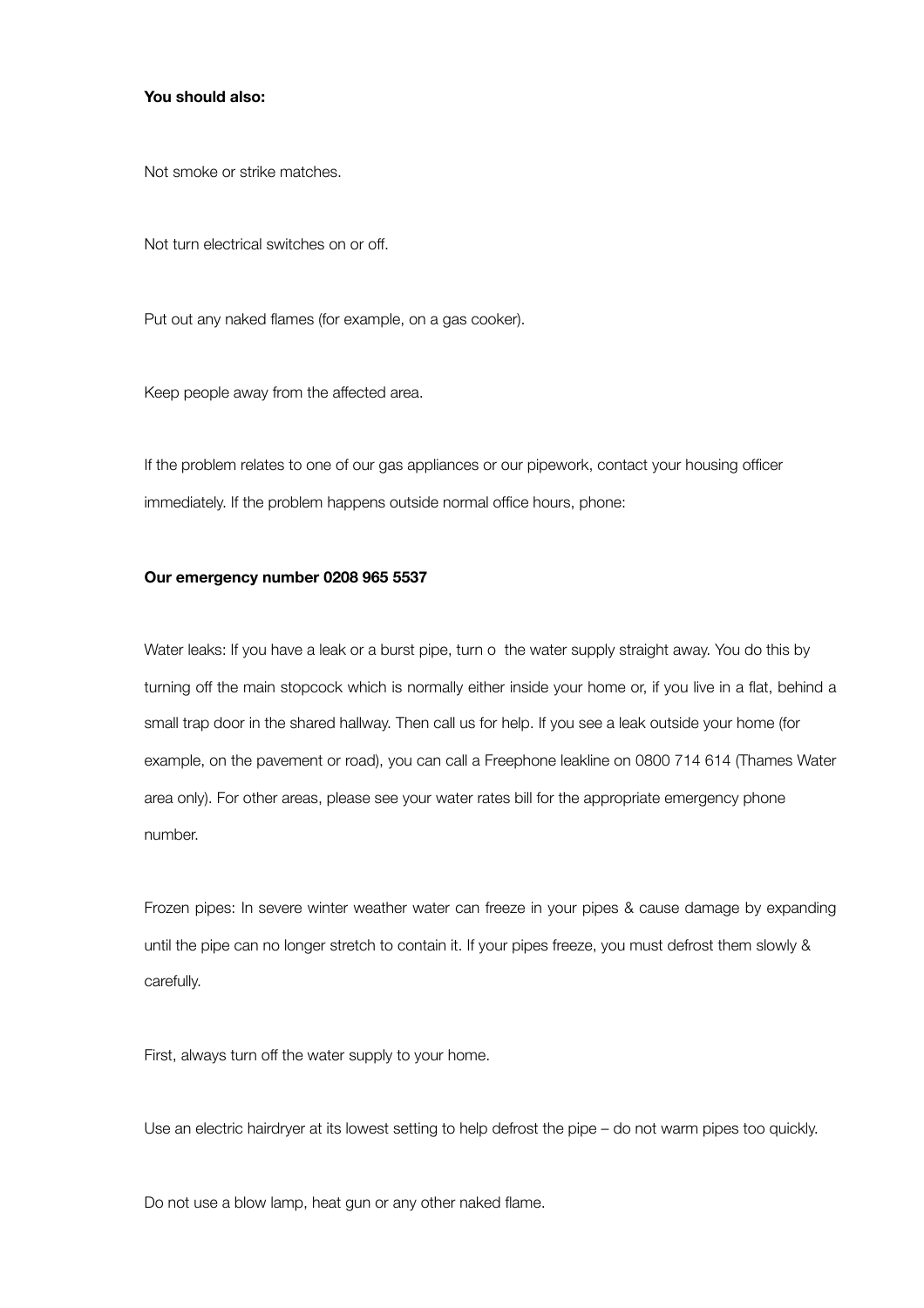Thaw along the pipe from the end nearest the tap.

Do not leave taps on – water may not flush away down the plughole if the pipes below are frozen

If a pipe bursts after it has frozen, turn off the water supply to your home immediately & contact us straight away. In an emergency, these actions may help to reduce any damage.

Fire precautions: The issue of fire safety is a major concern. You can make your environment safer & limit the risk of fire by taking some basic precautions:

Be very careful if you are using a ANY Gas heater. Do not leave it on when you go out.

Be careful when getting rid of cigarette ends. Make sure they are properly put out.

Keep an eye on pans on the cooker & take care when cooking with hot oil.

Turn off electric sockets when you are not using them.

You should fit a smoke alarm in your home:

Once a week you should test your smoke alarm using the test button.

Every six months gently vacuum the inside to remove dust from the sensor.

Once a year change the battery (unless it is a 10 year battery).

You should also replace the battery if the low battery warning sounds with an intermittent bleep.

If you have access to the internet, you can find more information on fire prevention at: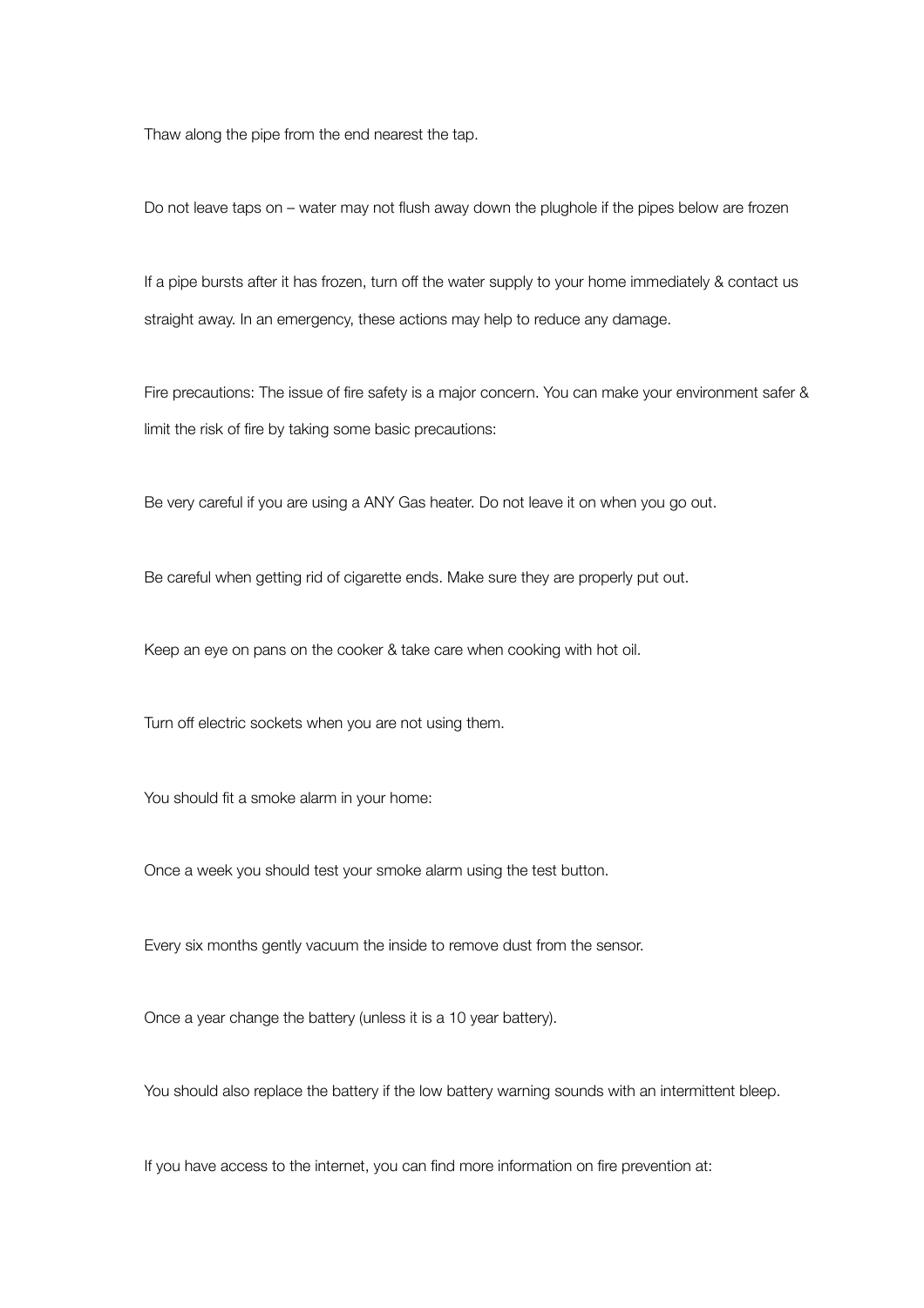For the safety of residents in shared properties, please make sure that you do not leave any goods or belongings (particularly items that could set fire) in the shared areas. The shared staircase & hall are usually the main escape routes so you must not leave anything that could cause an obstruction to someone trying to get out if there is a re. We will take action against you if you leave any items blocking the escape routes through shared areas.

#### **Carbon Monoxide - What are the symptoms of CO poisoning?**

It's worth remembering some symptoms of CO poisoning are similar to viral infections or tiredness, so try not to panic. However, call your doctor if you experience the following:

 Headaches.

 Nausea or feeling sick.

 Breathlessness.

 Dizziness.

 Collapse.

 Loss of consciousness.

If you suspect carbon monoxide poisoning call immediately on:

0800 111 999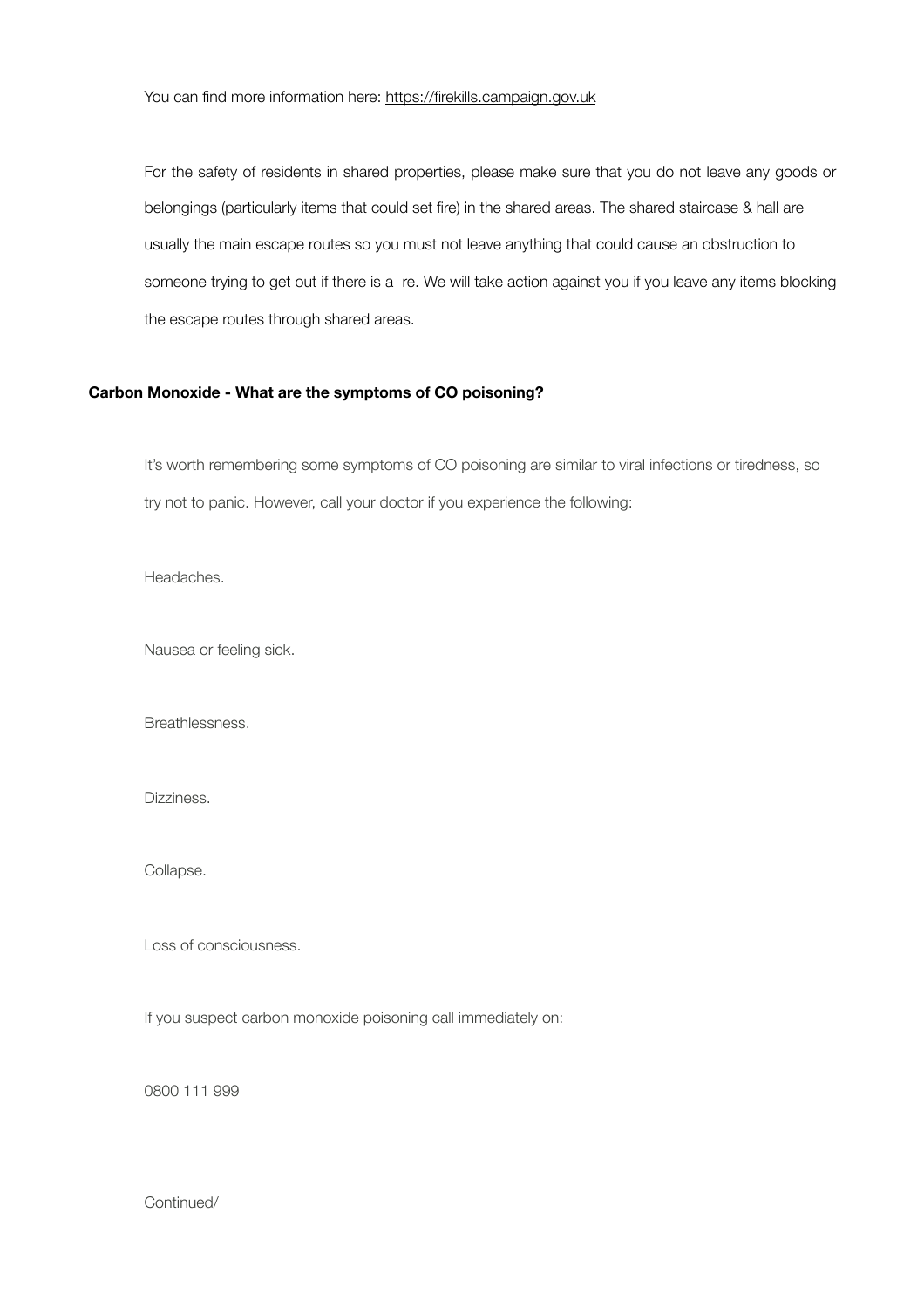#### **Initial stage includes:**

 Flu like symptoms, mild headaches, dizziness, weakness, nausea, confusion and increased heart rate. Second stage includes:

#### **Second stage includes:**

 Conscious but confused, disoriented, and movement difficulties due to extreme weakness.

#### **Third stage includes:**

 Unconscious, convulsions, loss of muscle control, slow breathing.

Effects will vary for different individuals depending on the level and duration of exposure, body size and physical condition. If your symptoms reduce or disappear completely when you're out of the house, it might be carbon monoxide poisoning. See your doctor if you have any health concerns.

#### **Dial 999 in an emergency.**

#### **For more information regarding CO (Carbon Monoxide)**

<http://cadentgas.com/Emergencies-safety/Suspect-carbon-monoxide>

#### **Repairs**

As your landlord, we are responsible for carrying out certain repairs but we also expect you to look after your home & do your best to keep it in good condition.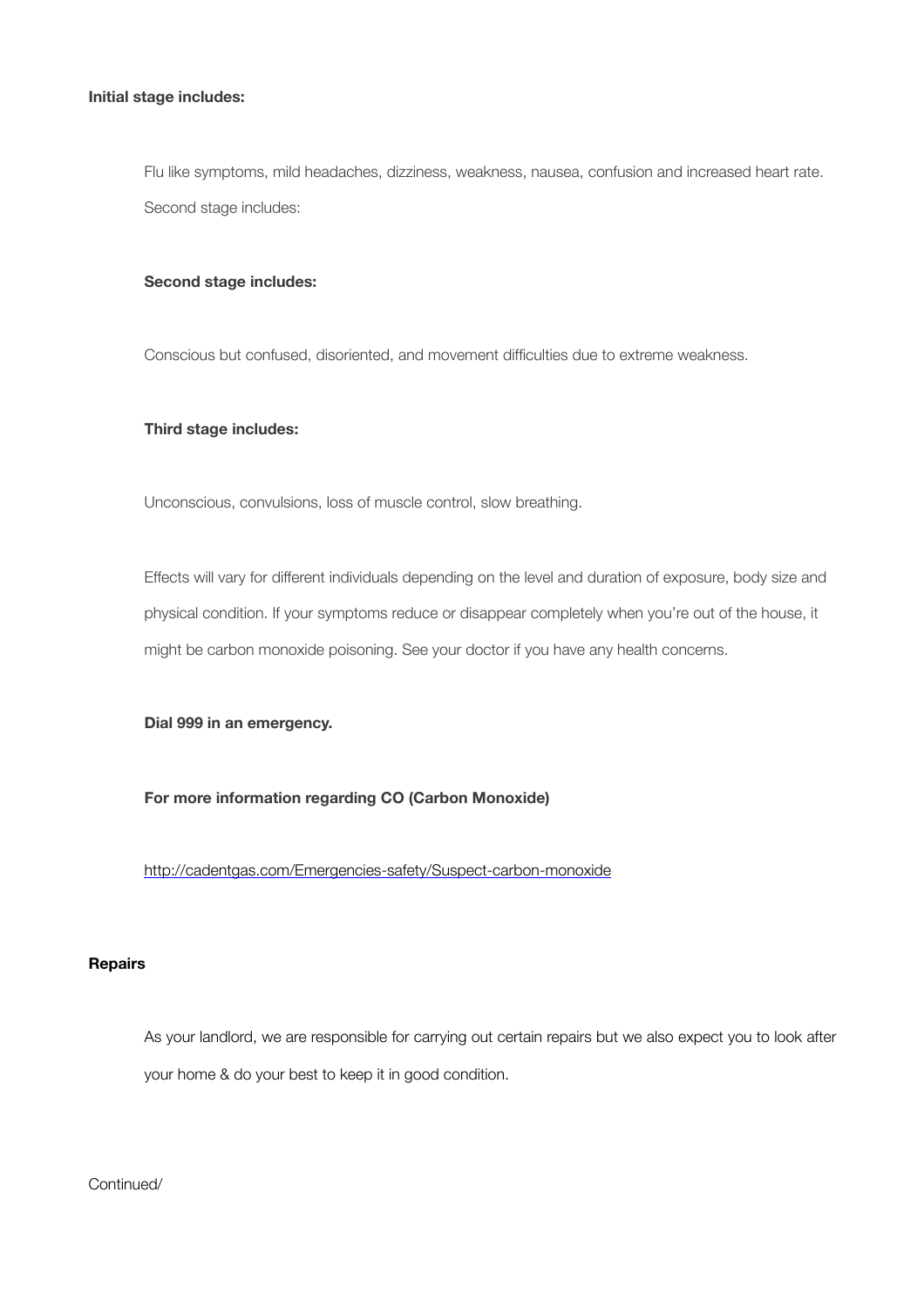You can contact your housing officer during normal working hours (9am-5pm Monday to Friday, excluding bank holidays) & he/she will arrange a repair appointment for you. If your housing officer is not available, his/her voicemail greeting will give you a backup telephone number to call for in-hours emergency repairs.

## **PLEASE TAKE PHOTOGRAPHS ON YOUR PHONE IF POSSIBLE & SUBMIT TO YOUR HOUSING OFFICER VIA WHATSAPP. THIS IS VERY USEFUL AS IT ALLOWS US TO PASS ON THE DETAILS TO THE CONTRACTOR ENABLING A SPEEDIER RESOLUTION.**

## **IF YOU ARE UNFAMILIAR WITH WHATSAPP CONTACT THE OFFICE SO IT CAN BE INSTALLED AND/OR EXPLAINED & YOU CAN BE INSTRUCTED HOW TO USE IT.**

#### **What happens if I have an emergency repair outside office hours?**

See below for examples of repairs which are considered emergencies If your repair is not an emergency, you should wait until the office is open to report it to your housing officer.

#### **However, if an emergency occurs outside of office hours, to gain access to the duty officer:**

#### **CALL 0208 965 5537**

When you report an emergency repair we aim to get someone to you within four hours & make the problem safe within 24 hours. Sometimes we might need to come back to complete carry out further work after it is made safe.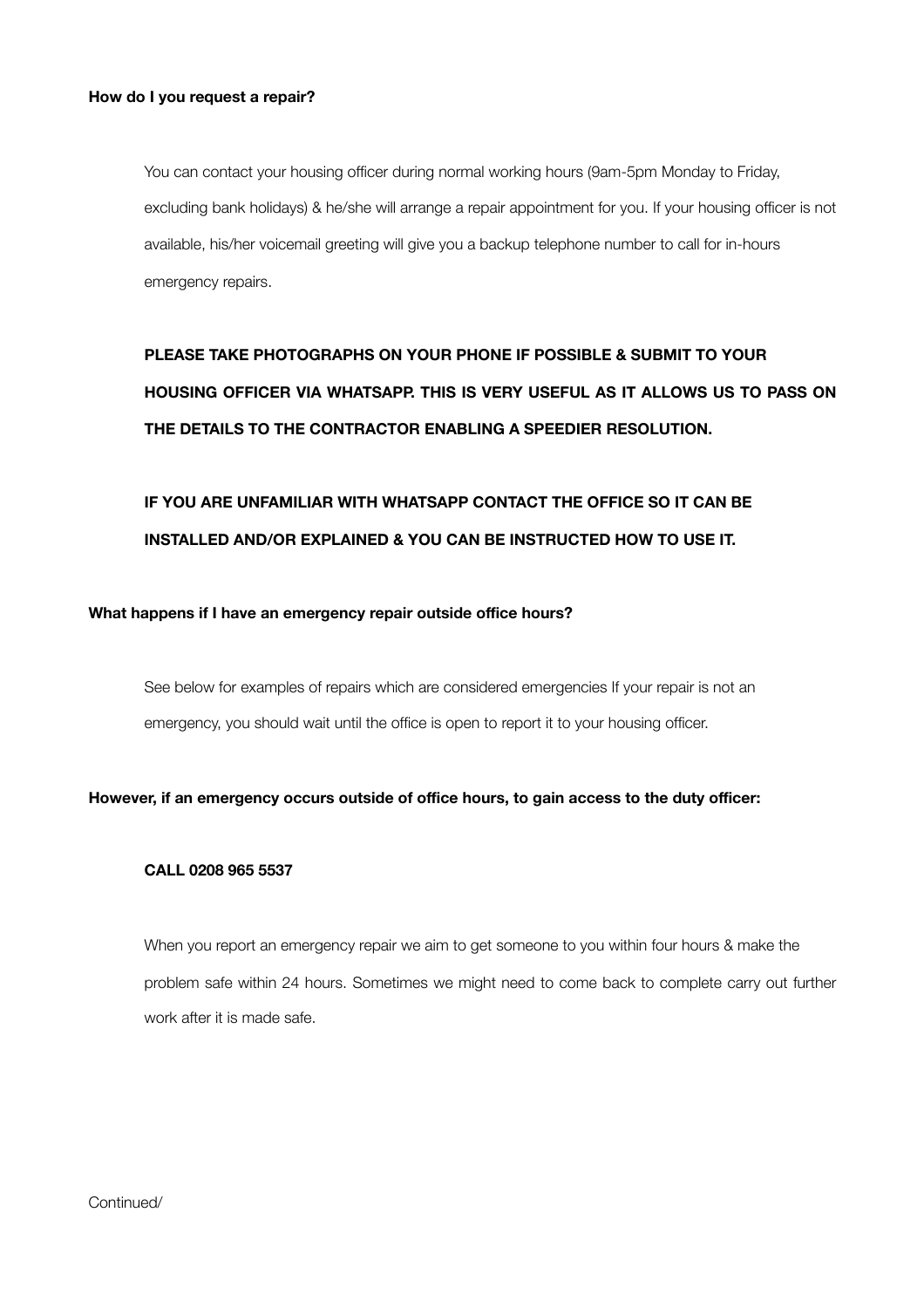#### **What sort of repairs are an 'emergency'?**

Emergency repairs are ones which pose an immediate risk to life or property, that is, to your health & safety and/or the health & safety of your family, neighbours or others in or around your home, or to the property itself (including communal areas).

#### **Examples of emergency repairs include:**

Complete electrical failure or electrical failure in a kitchen/bathroom.

Serious leaks that will cause significant property damage if left unfixed.

Serious damage to an external door which means that your home is not secure.

Gas safety inspections.

Once a year, by law, we have to carry out an inspection of all the gas appliances we've installed in your home. These inspections are vital for your safety. They make sure that appliances are safe to use & are working correctly & efficiently.

Also, during the gas safety inspection a cursory asset inspection can take place. making note of damages & property condition, this may or may not replace annual property inspections that should be expected as a matter of course during any tenancy. **(DA PLEASE AGREE DISAGREE WITH THIS)**

We will try to organise this at a time which is good for you, but you must give us access to your home to complete the checks. If you don't, we may need to apply to court to enter your home.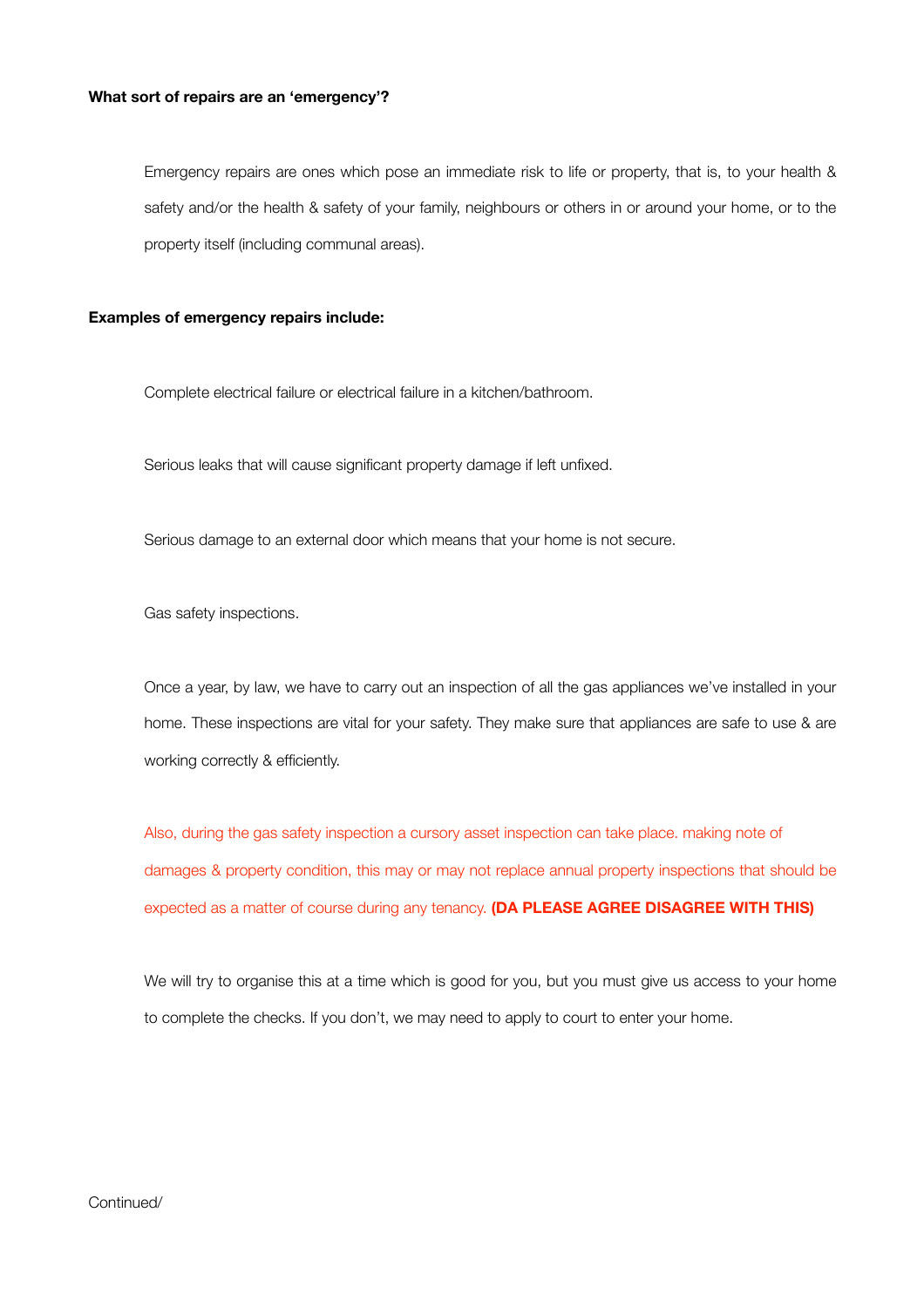#### **Access**

There may be other times when it is essential for us to access your home to carry out inspections or repairs. We will give you notice of this, but it is a condition of your tenancy that you give us access & we can take legal action to enforce this, if necessary.

#### **Repairs we are responsible for:**

There are a number of ways for you to report a repair

#### **By telephone / post / Arneway Website or WhatsApp**

0208 965 5537

Arneway Housing Co-op, The Designworks, Park Parade, Harlesden London NW10 4HT

<http://www.arnewayhousing.co.uk>

#### WhatsApp - Please register with the office

The office telephone number is charged at local rate & will connect you to the office where you will either speak with a member of staff or alternatively be directed to the mobile telephone number (charged at mobile rates) of the duty staff member in the event the repair is urgent or needs to be be reported outside office hours. When connected to the duty member of staff you will be asked a number of questions which will enable us to identify the nature of the repair ensuring that the work is passed to the correct contractor & is appropriately prioritised. You will need to provide a contact telephone number which will be used by the contractor when they contact you to agree an appointment for the works to be completed. From June 2017 WhatsApp has become an approved way of contacting the office to report issues. Please ensure you have registered with office once you have downloaded WhatsApp. The office will be able to advise you how to use the app to report issues show how to include a picture and/or a video which helps us & any contractor as to what the issue is. The office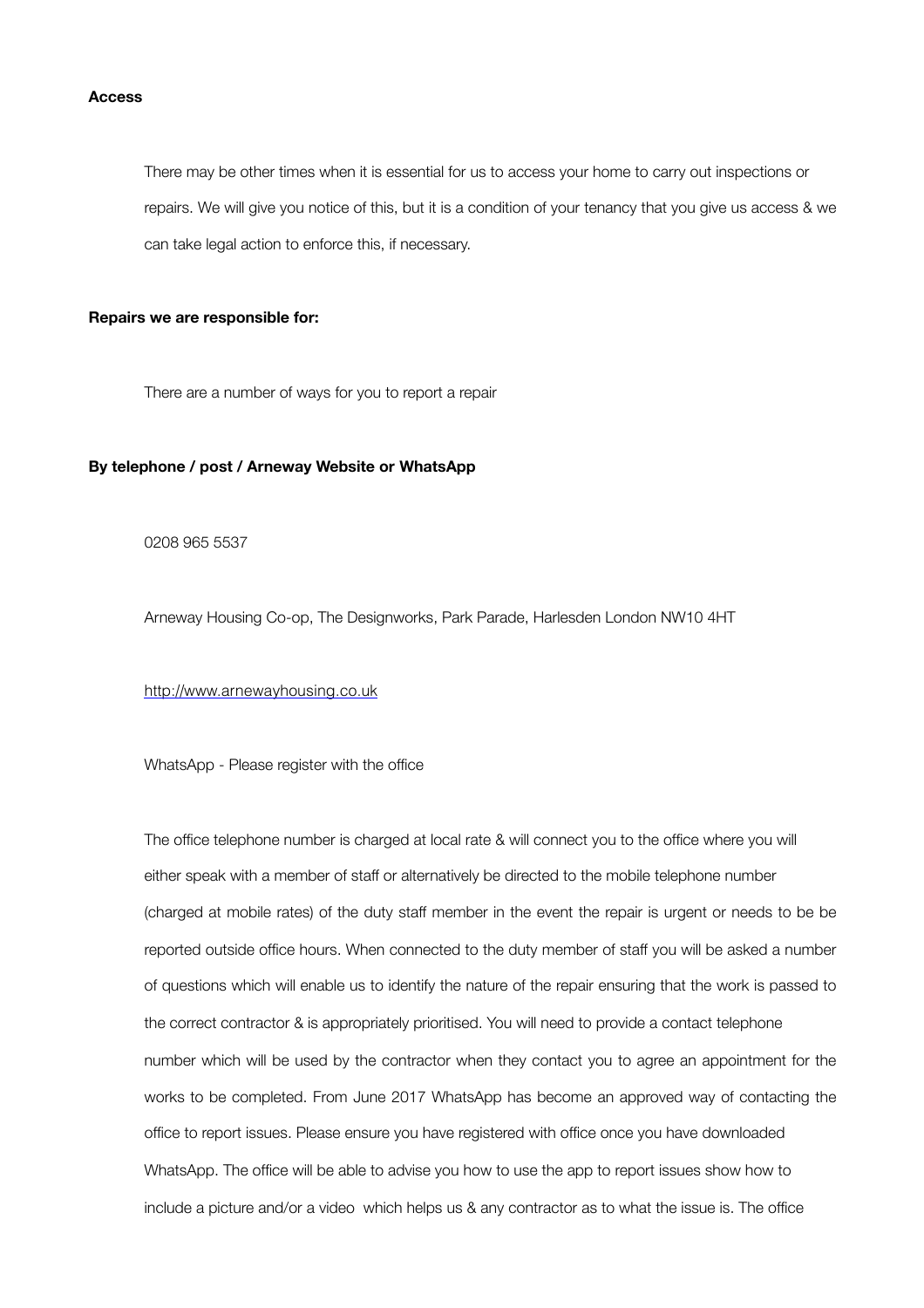telephone number above is available 24 hours a day, every day of the year. Overnight between the hours of 8pm & 8am the after hours number detailed on the office number should only be used to re port emergency repairs. An emergency is usually something which presents an immediate risk to safety, security or health eg, fire, a major utility issue, burst pipes, damage following a break in or any major incident that warrants a call.

You can contact us at the office address if required, Please provide full details of the repair required. If possible & practical submit a photograph or a brief video via WhatsApp. Remember to provide a contact telephone number so that we can speak with you should we need further information. Your contact details & any media you have submitted may & will be given to the contractor so they can arrange an appointment direct with you.

#### **Who is responsible for the repair?**

To ensure we meet legal responsibilities Arneway Housing Co-operative Limited must:

Keep the exterior of the building (e.g. roof, walls, doors, windows, paths) in good repair.

Keep the interior of the building (e.g. ceilings, doors, floors) in good repair.

Ensure supplies of gas, water & electricity are in good working order.

Maintain kitchen & bathroom equipment & drainage.

Maintain shared areas like entrances & stairways and/or common areas.

#### **We expect you to**

Treat your home with care. Remember, you may be charged for repair or damage that does not count as fair wear & tear.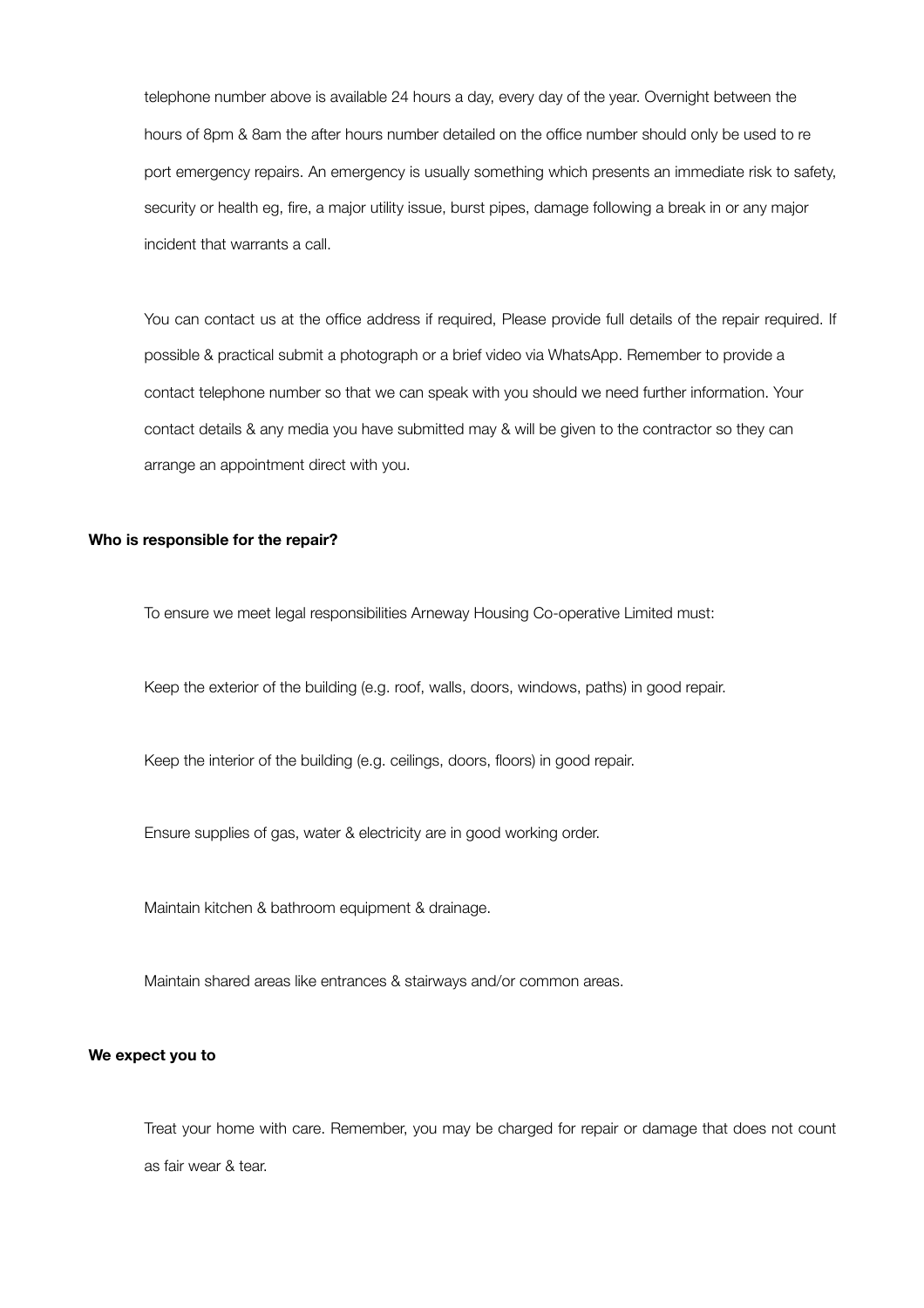Report repair problems to us as soon as possible.

Replace minor items like tap washers, light bulbs, toilet seats, shower heads & hoses.

Keep your home decorated, at least & not more than every five years. Please talk to the office as regards assistance that might be offered as regards this important requirement.

#### **Who is responsible for what?**

#### **Tenant**

Accidental or malicious damage.

Adjusting doors for carpets.

Batteries in smoke detectors.

Bath panels.

Blockage to sinks / baths & wash hand basins.

Blocked toilets.

Carpets / flooring

Chimney sweeping.

Condensation, unless due to building fault.

Cookers.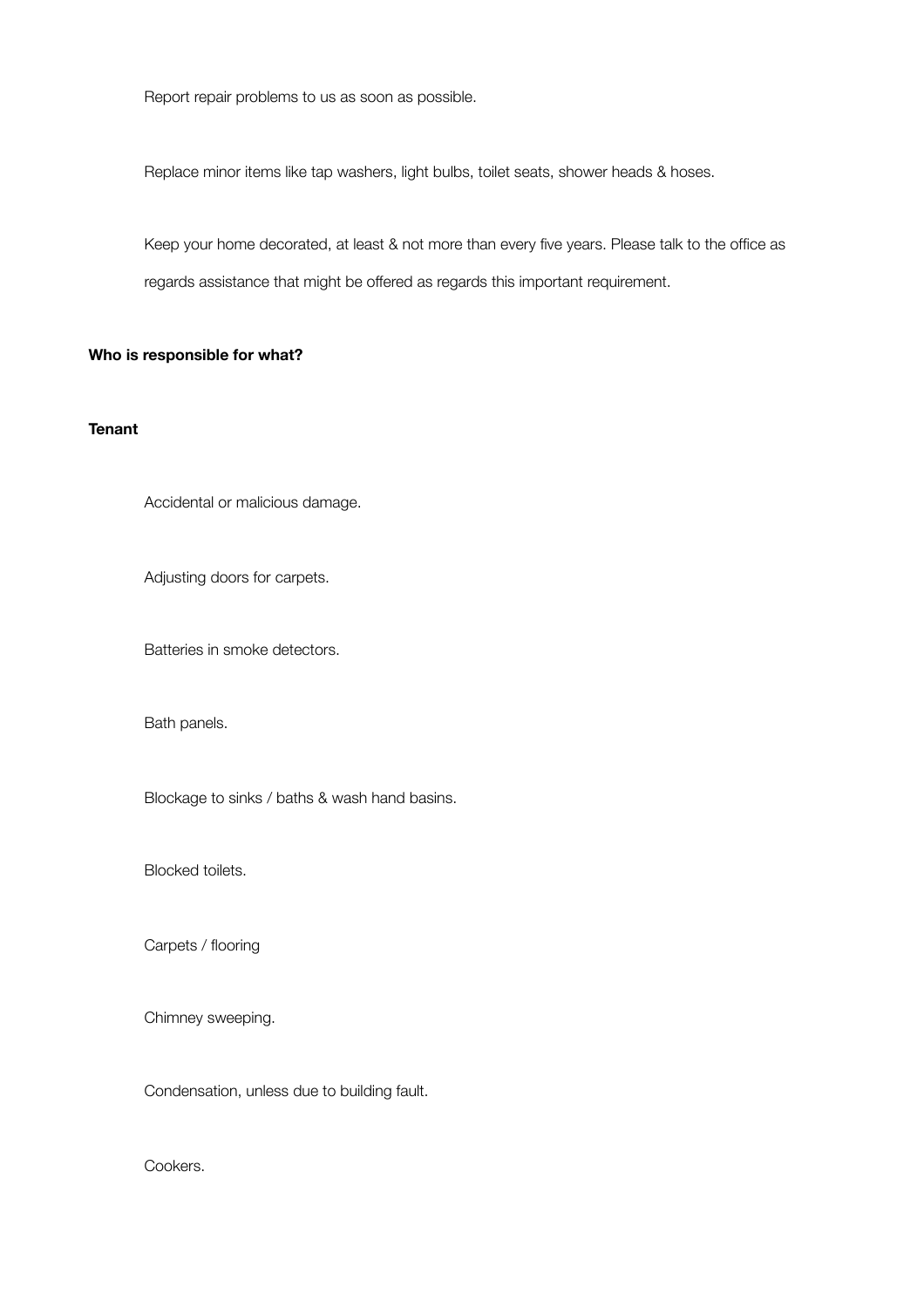Damage due to forced entry by police or emergency services or government agents.

Decorating - internal.

Draught excluder.

Gardening & trees.

Hat & coat rails.

Hot water cylinder jackets.

Light bulbs, tubes & starter.

Keys (lost or stolen) & associated lock changes.

Pest control.

Plaster, Except minor cracks.

Plugs & chains to sinks, baths & wash hand basins.

Satellite dishes, except communal aerials.

Shower heads & hoses.

Tenants own fixtures & fittings.

TV Aerials.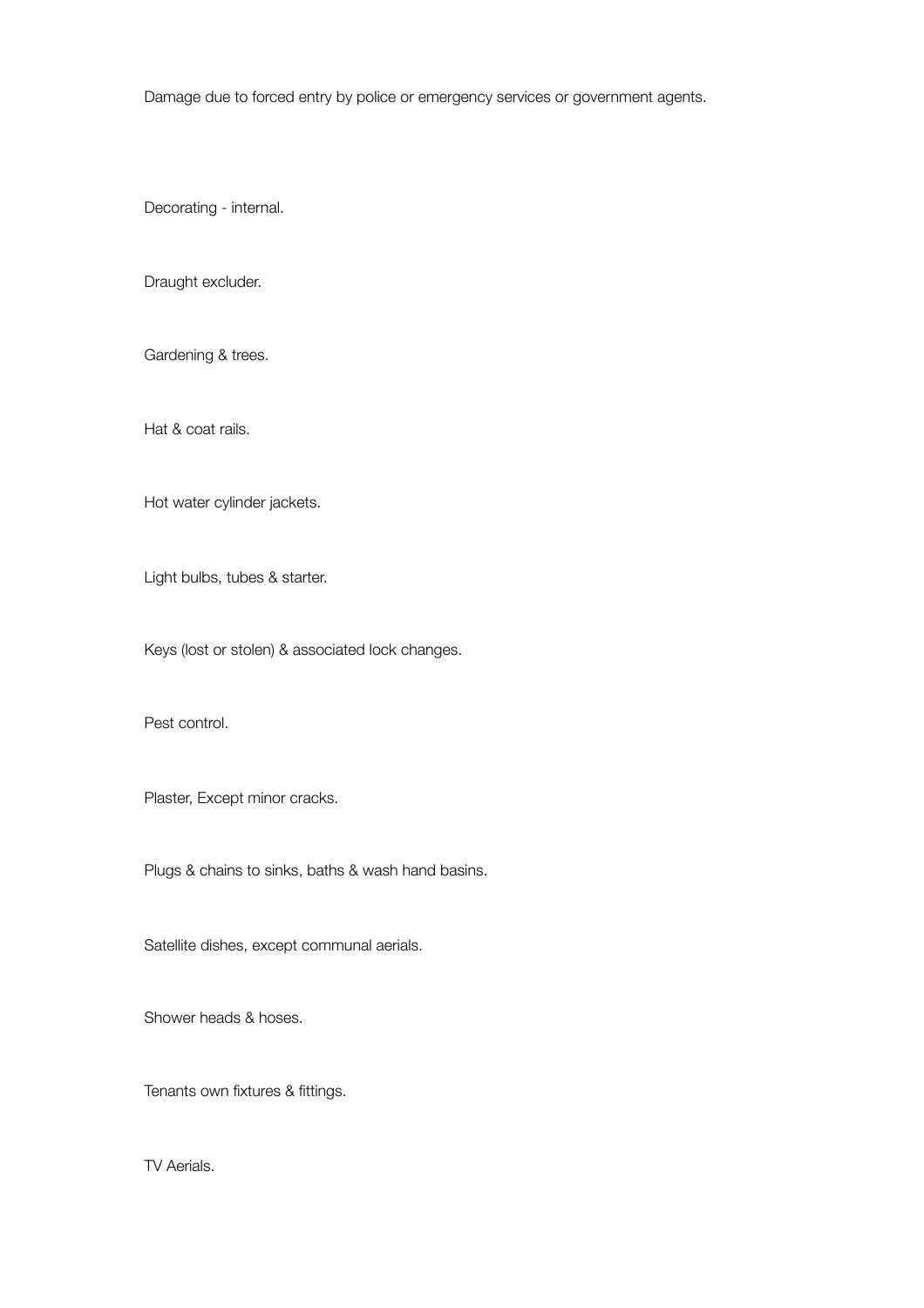Window Cleaning

#### **Landlord**

Communal areas to flats.

Electrical wiring & fittings.

Fences - Boundary (next to public right of way).

Fences – Dividing (between gardens, request information from the office to ascertain which fences you are responsible for).

Garden walls (boundary or dividing & between gardens, request information from the office to ascertain which fences you are responsible for).

Gas central heating systems & fires.

Glazing installation.

Guttering & down pipes.

Locks to doors & windows.

Kitchen units.

Plumbing.

Timber sheds.

Toilet pans & cisterns.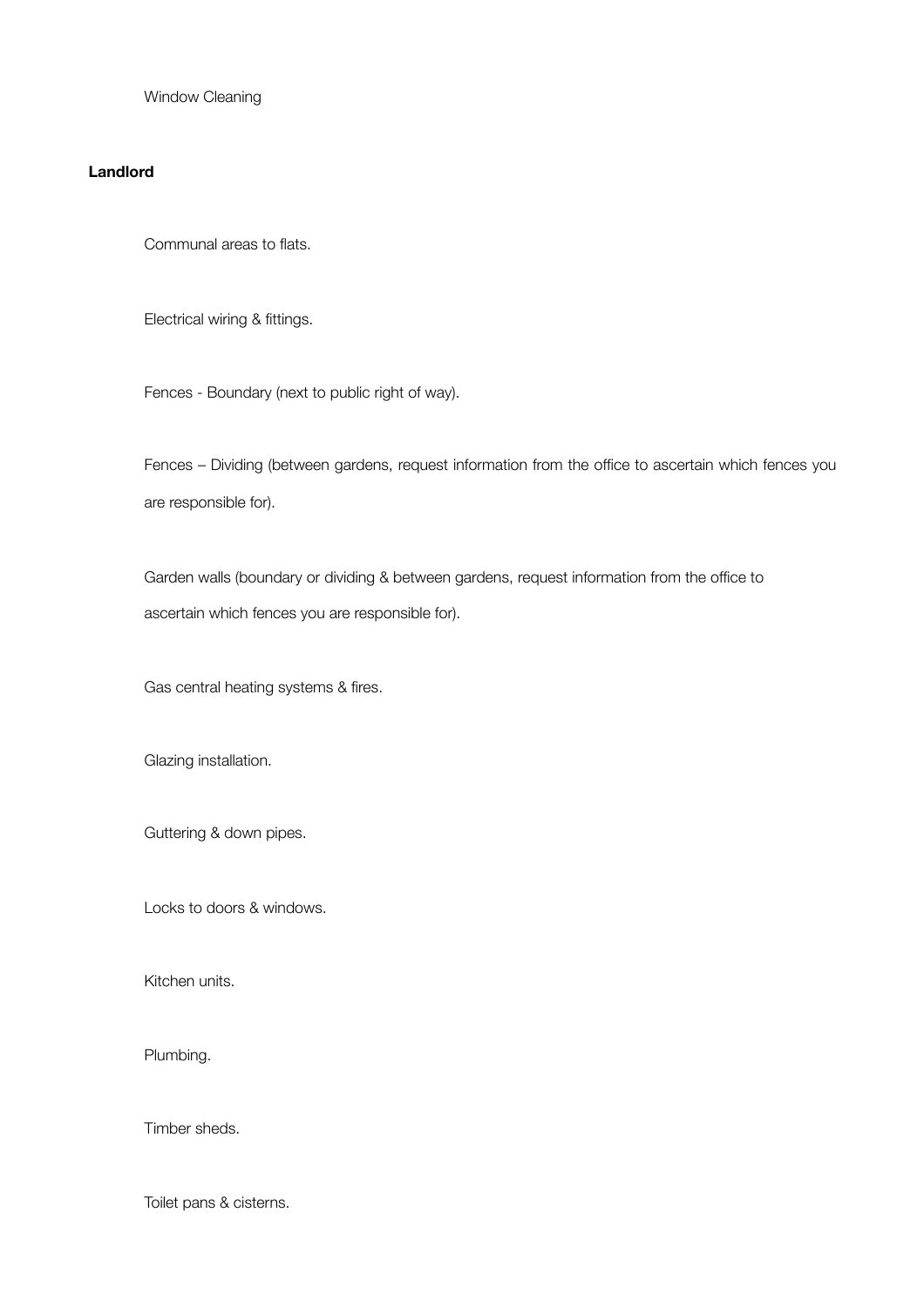#### **How soon will your repair be completed?**

Repairs are prioritised into three categories, each with a target response time.

Whilst most repairs will be dealt with in the timescales shown below, customer services advisers will confirm the target time for your repair when you initially report it.

#### **Emergency Repairs**

#### **Category A**

These are repairs that present an immediate risk to safety, security or health. We aim to respond to emergency repairs within 24 hours.

#### **Repairs that fall within this category include:**

 Blocked flue to open fire or boiler.

 Blocked or leaking foul drain, soil stack or toilet pan (where there is no other toilet in property).

 Blocked toilet (where there is only one toilet in the property).

 Boarding up for security.

 Burst to water supply / loss of supply (total or partial).

 Fire door closures.

 Gas leaks / supply failure (total or partial).

 Leak from water or heating pipe, tank or cistern.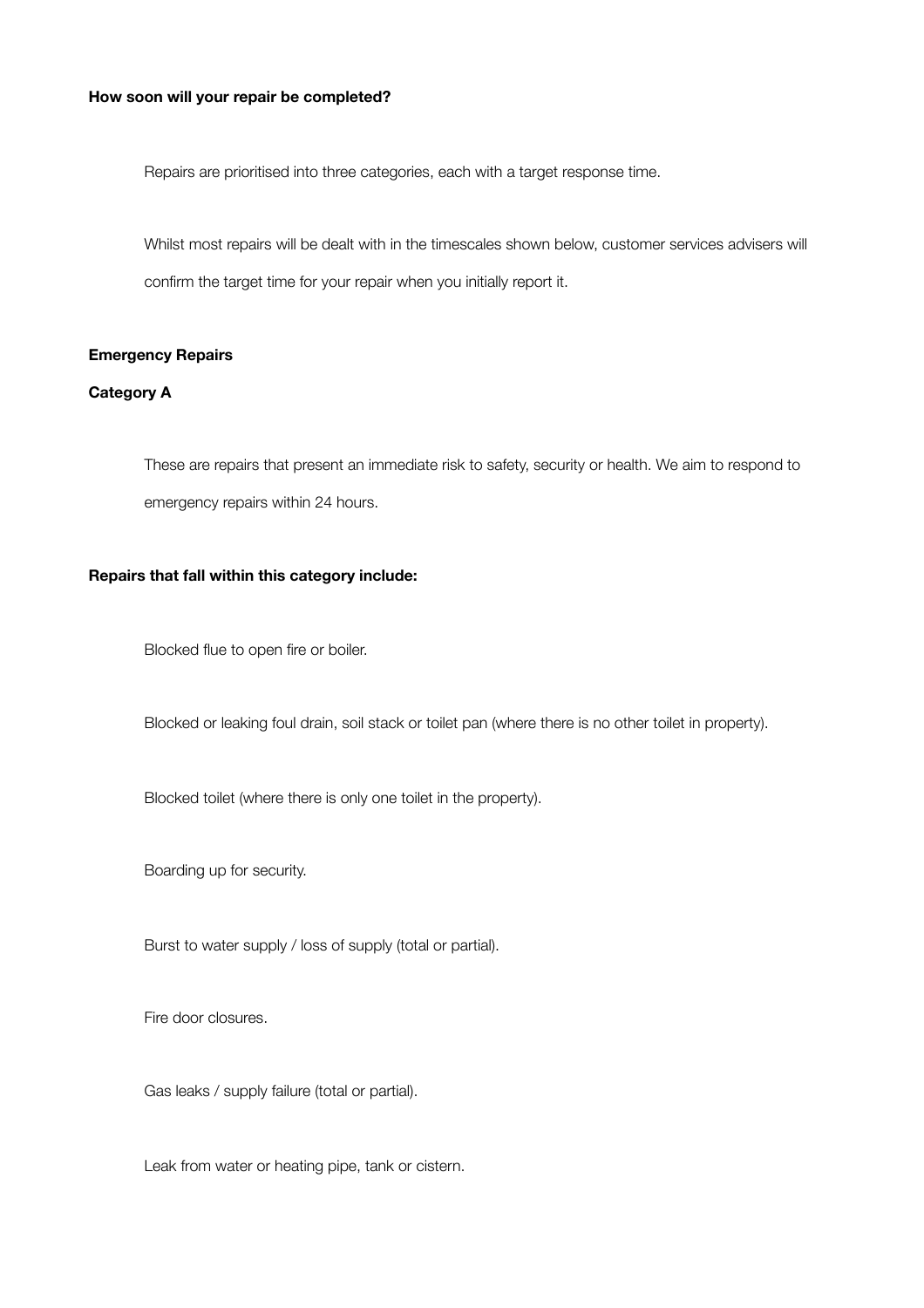Leaking roof (make safe in 24 hours/complete in 5 days subject to weather conditions).

 Loose or detached banister or handrail.

 Loss of electricity (total or partial).

 Rotten timber flooring or stair tread or banister rail.

 Total or partial loss of space or water heating (31st October to 1st May).

 Unsafe power, lighting, electrical fitting (where there is immediate danger).

#### **Urgent Repairs**

#### **Category B**

These are repairs, which cause substantial inconvenience. We aim to respond to urgent repairs within 5 working days.

#### **Repairs that fall within this category include:**

Door entry phone not working.

Extractor fan to internal kitchen or bathroom not working.

Externally leaking overflows.

Defective light fittings/sockets.

Insecure external window, door or lock.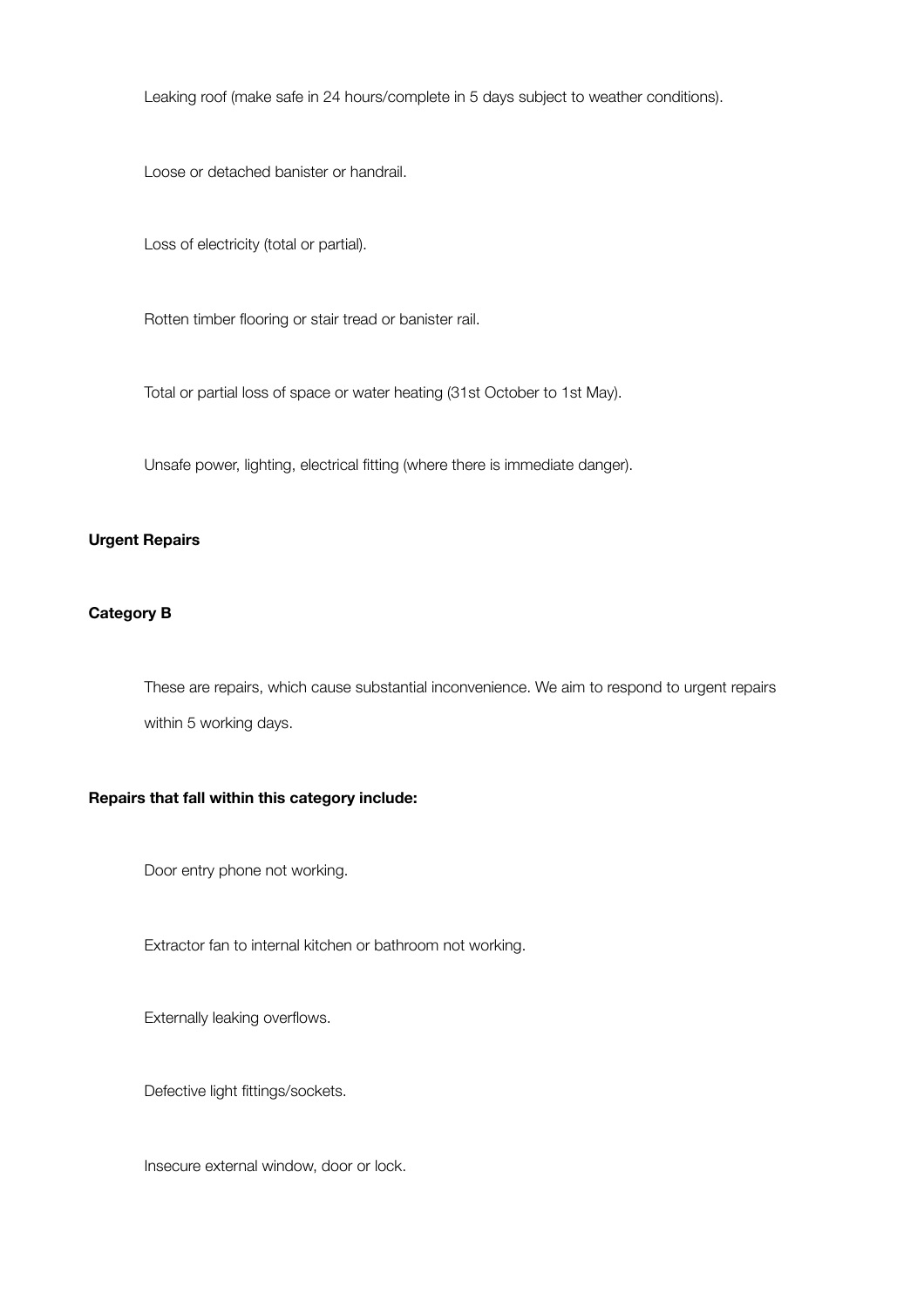Manhole covers (make safe in 24 hours / complete in 5 days).

Minor plumbing leaks eg waste pipes/radiator valves.

Tap which cannot be turned.

Total or partial loss of space or water heating (30th April to 1st November).

#### **Routine Repairs**

#### **Category C**

These are day to day repairs which do not cause serious inconvenience. We aim to respond to routine repairs within 28 days.

#### **Repairs that fall within this category include:**

Brickwork.

Cupboard / sink units.

Internal doors / fittings.

Boundary fencing / gates ( boundary fencing is where it is adjacent to a public footpath / right of way).

Floor / wall tiling.

Garages.

Guttering.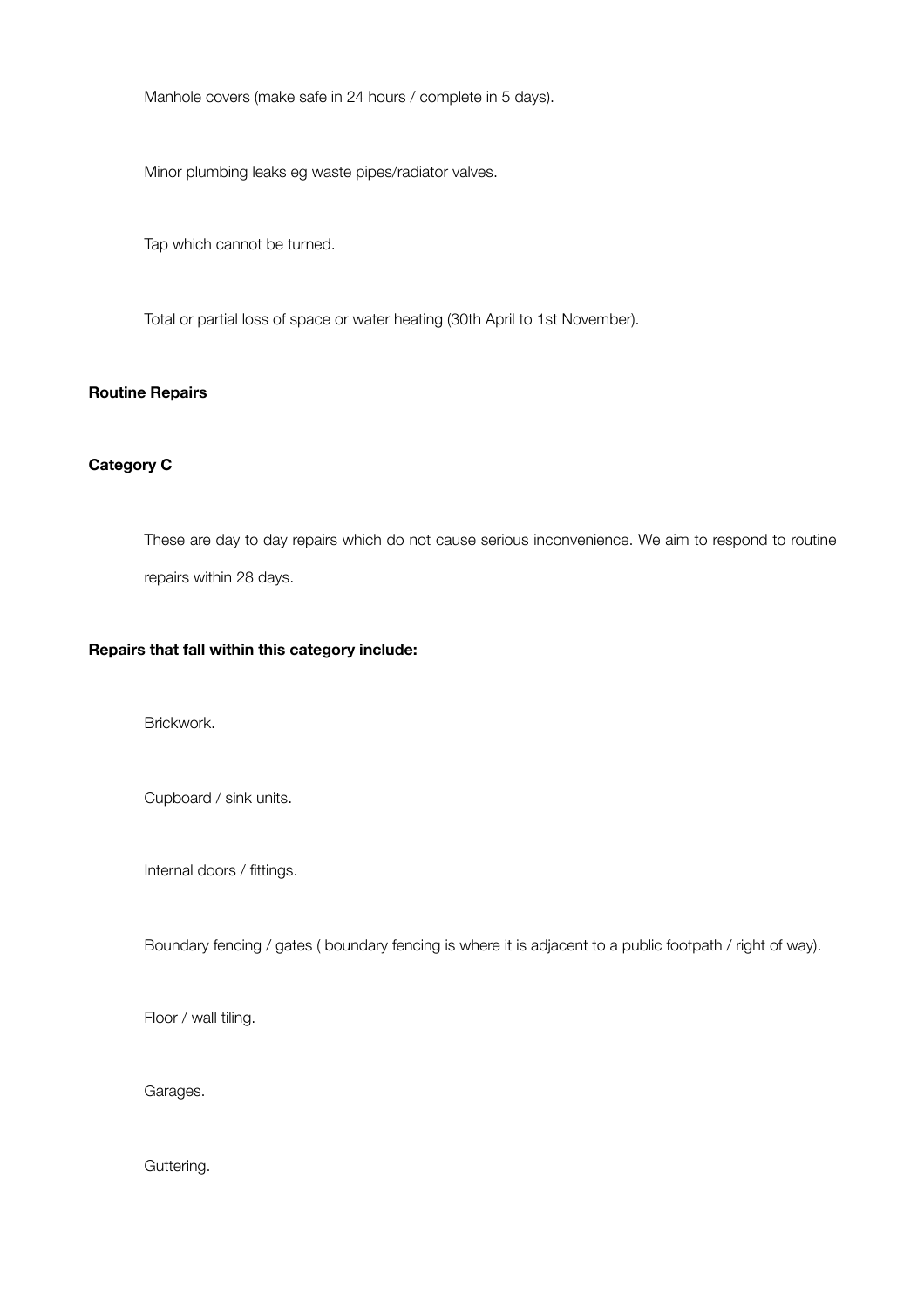Outbuildings.

Plasterwork.

Tiles.

Window adjustment.

Where certain repairs listed under Category A & B are not completed on time you may have the right to be compensated under the Right to Repair.

#### **Will you be charged for any repairs?**

#### **Yes, you may have to pay for a repair for example.**

If you have caused the damage that makes the repair necessary. An example might be if you have blocked the WC with nappies or sanitary products including wet wipes or poured oils or fats down plug holes that congeals causing blockages.

If you leave the property in disrepair when you end your tenancy. For example leaving behind rubbish, missing light fittings or removing any item that was there prior to your tenancy.

If you do not keep arrangements made with a contractor or refuse them access.

You will also be responsible for the cost of repairing or replacing items that are Arneway Housing Co-operative's responsibility but have been damaged accidentally, maliciously or deliberately by you, or a visitor to your home.

Where a repair or replacement is carried out to safeguard & protect our property from damage that has been caused by you, we will recharge you the cost of such work.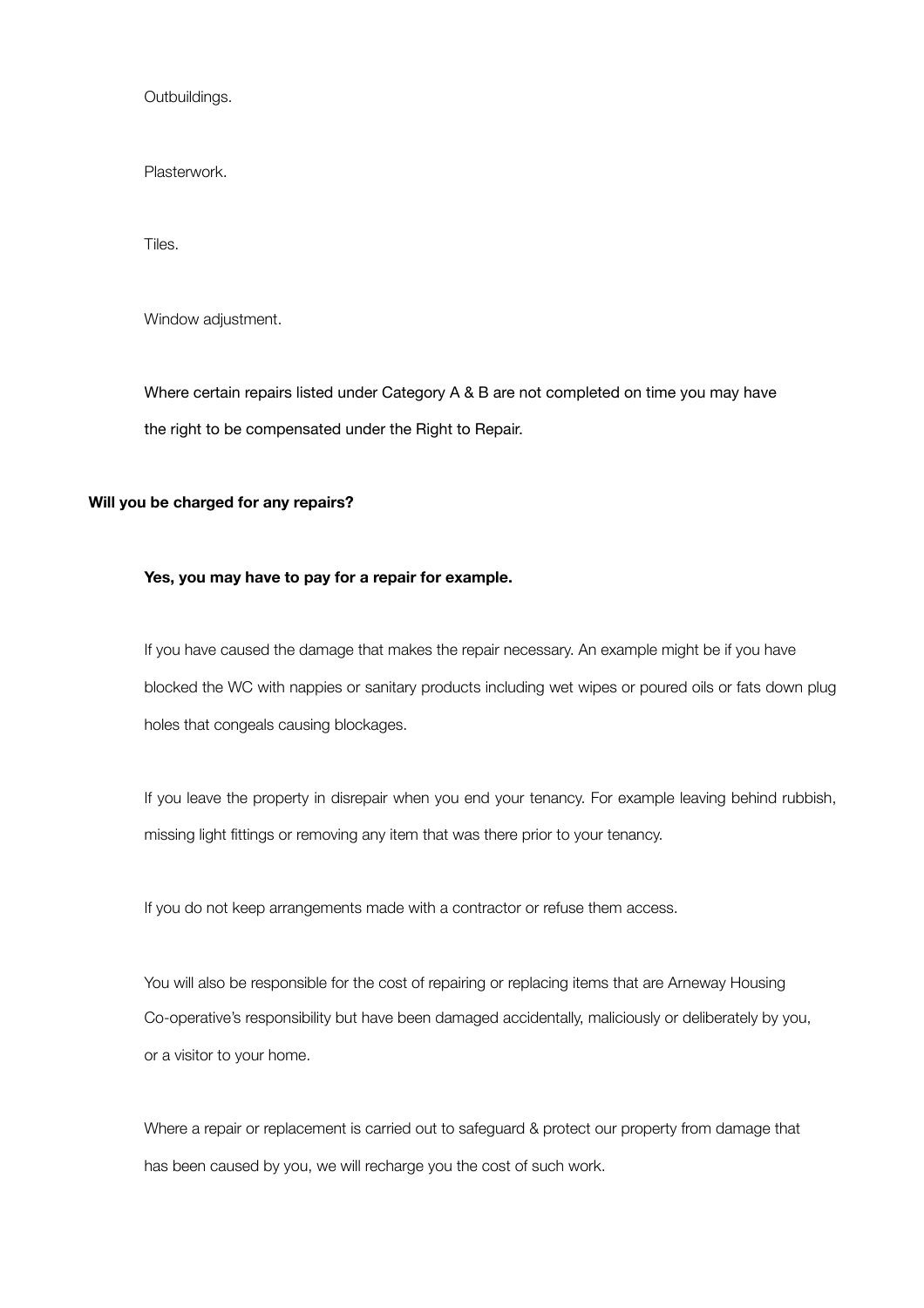#### **What if your repair is not completed on time?**

First, communicate with us & we will check why there is a delay. The contractor may have experienced difficulty gaining access to complete the repair or there may be delays in obtaining replacement parts. Our customer services advisers will arrange for the contractor to contact you direct to explain any delay & make arrangements for the works to be completed.

If having spoken with us you are still not happy with the reasons given you do have the right to complain.

Please write to the appropriate person, as set out in the complaints procedure, giving details of the repair, when it was reported etc. We will look into the matter & reply in writing.

#### **Will your repair be inspected?**

If we are unable to determine the exact nature of the repair when it is reported we may need our technical staff to inspect the problem before the work is ordered. You will be advised if this is the case when you initially report the repair.

We inspect all repairs where the cost is expected to exceed £500. We do this to ensure repairs are being correctly ordered & to check that our contractors are providing value for money & are completing repairs to a required standard. You will be advised if the repair you have reported is to be inspected.

Contractor performance is monitored further by customer services advisers contacting residents & asking them to take part in a telephone survey. We survey 10% of all completed repairs.

These surveys provide an opportunity for you to comment on the service you have received. Your views are important & your participation is much appreciated.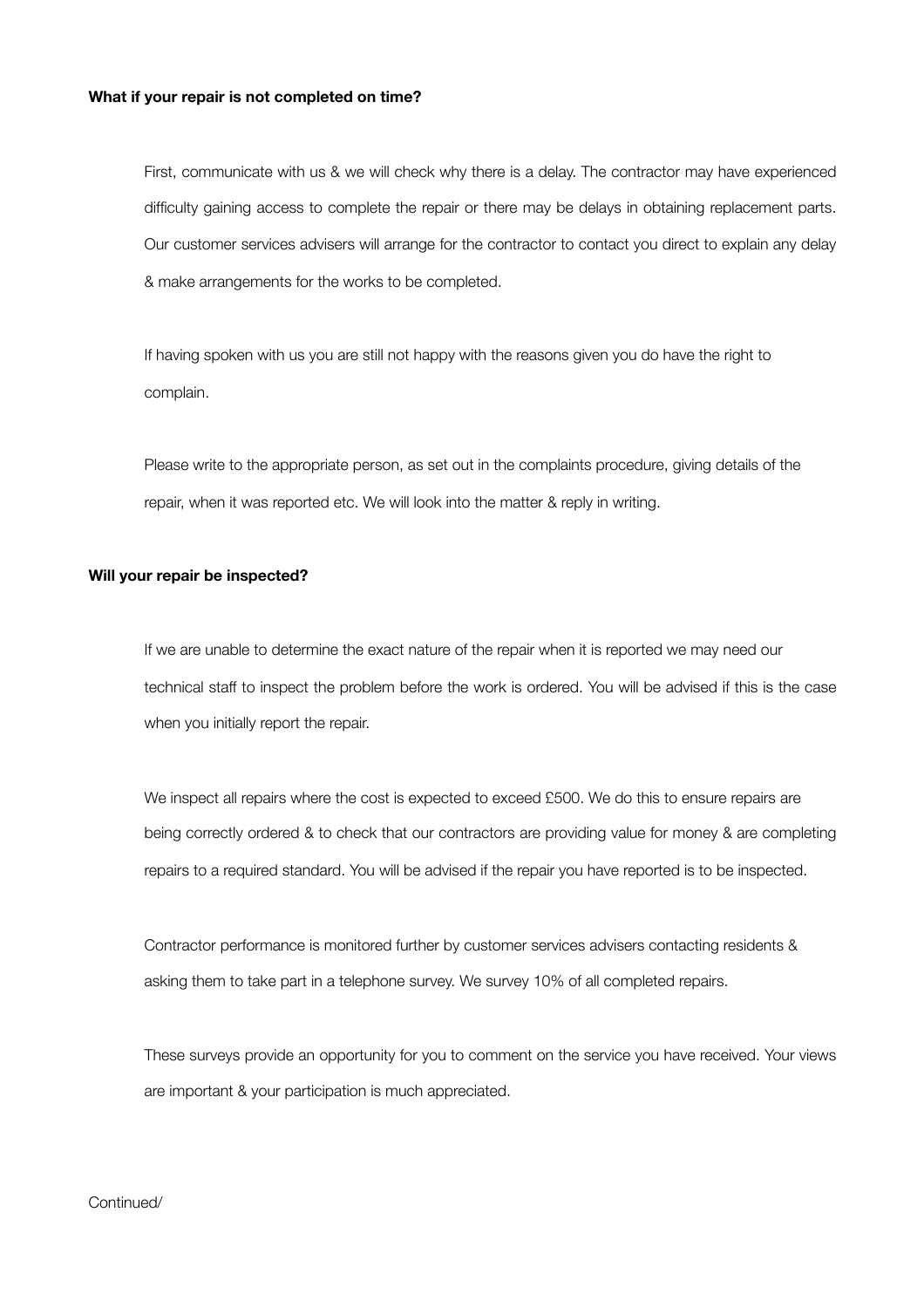#### **Who is responsible for decorating your home?**

You are responsible for decorating the interior of your home, with a stipulated instruction that it must be refreshed to a good standard within a five year period.

We are responsible for decorating the outside of your home, & any communal areas of the building.

Redecorating takes place on a planned programme of work & we aim to repaint the outside of your home every five years.

#### **Can you get help with decorating or improving your home?**

You are reminded that there maybe incentives are available to assist with this instruction. Please contact the office & ask for more information.

#### **What if you need adaptations to your home?**

If due to health or disability you require alterations or adaptations to your home, eg fitting grab rails in bathrooms, provision of a shower rather than bath, we may be able to help. We have a limited budget available each year to cover these alterations.

We may need to prioritise alterations according to need. Grants may also be available from other sources & we will give advice if we are unable to help.

Procedures for requesting an alteration/ adaptation may vary dependent on where you live, but it is likely that having discussed your needs we will ask that you seek a letter from the Occupational Therapist setting out their written recommendation for the adaptation / alteration.

#### **For further information please contact the office.**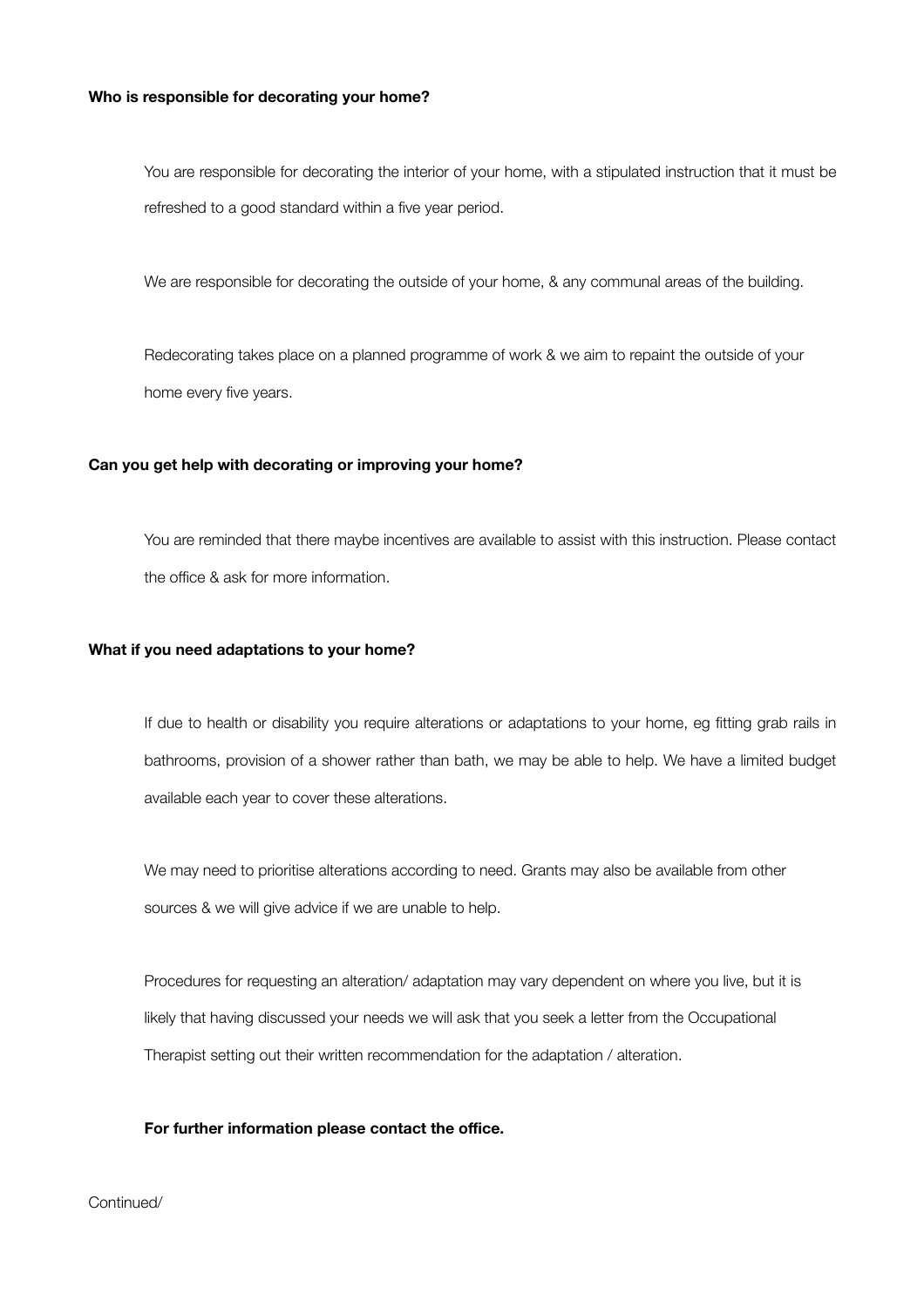#### **What is the Right to Repair?**

In law, you have a right to be compensated where we fail to have a repair carried out within a specified timescale & then fail to complete the repair once you have further requested it for a second time.

The repair must be a qualifying one which if left would jeopardise your health, safety or security. All repairs listed under Categories A & B are qualifying repairs with the exception of:

Boarding up for security.

Externally leaking overflows.

Fire door closures.

Manhole covers.

The amount of compensation you may claim is a flat rate of £10, plus £2 per day up to a maximum of £50, for each day the repair remains late. The Right to Repair does not give you the right to carry out a repair yourself & then be compensated. For further details please contact the office.

#### **Contractors' code of practice**

All the contractors we employ have to meet certain standards of work & behaviour. They should carry out work with as little noise, nuisance or inconvenience as possible & pay particular attention to keeping your home clean & safe. If there is any delay in finishing the work, the contractor will keep you fully informed. All contractors must follow our equal opportunities policy.

If you have a complaint about a contractor, please contact your housing officer.

Compensation for service failure.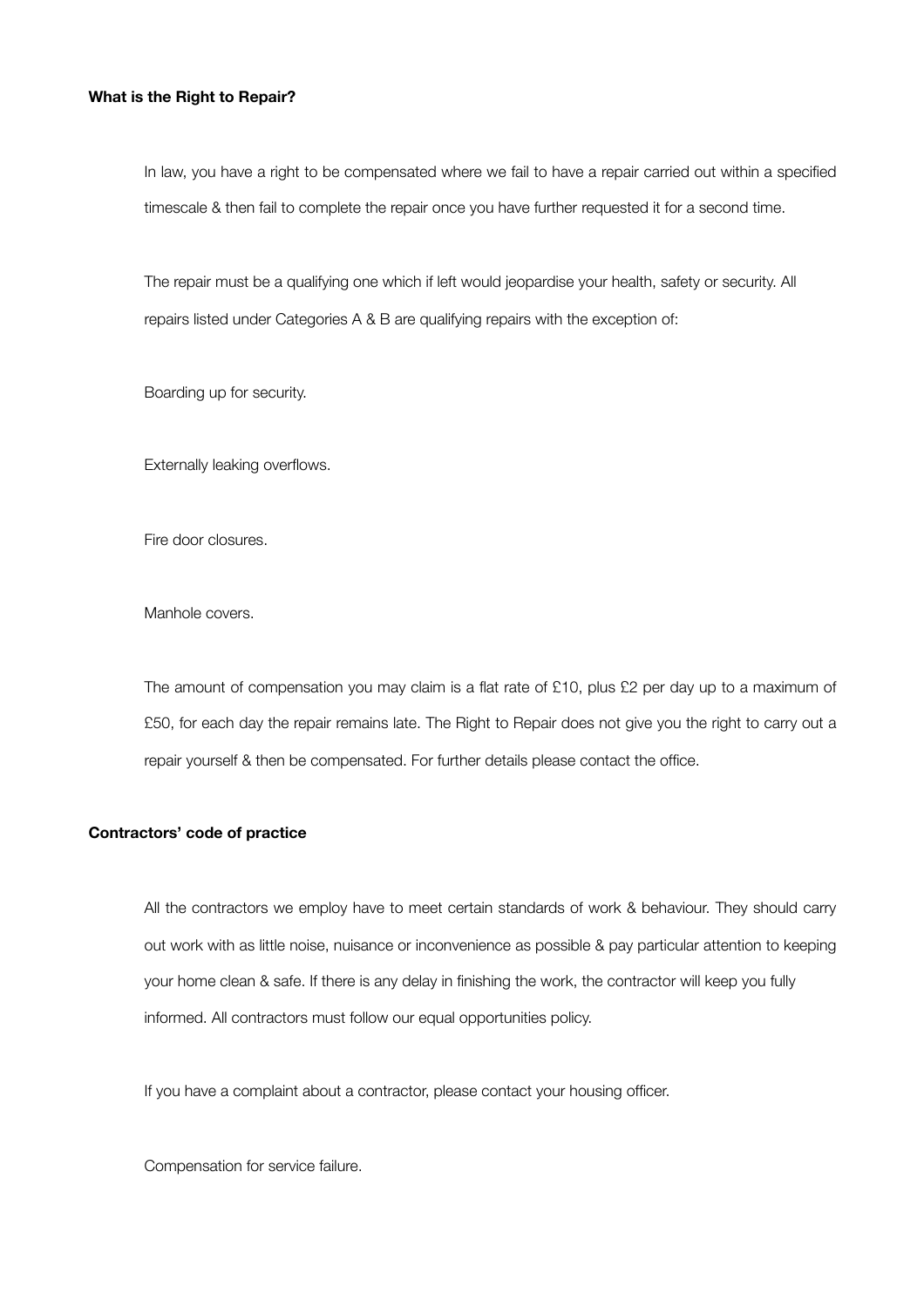#### **You may be able to claim compensation if:**

We fail more than once to deal with a repair within the timeframe

We fail to keep an arranged appointment without giving you notice or a good reason

We fail to finish a repair within four weeks of starting it (though if a repair highlights more serious problems, such as dry rot or damp-proofing, we may take longer than four weeks without having to pay you compensation)

#### **Damages for disrepair**

We do our best to make sure that all our repair work is done quickly & adequately. However, from time to time things do go wrong. Damp-proofing in a basement at may fail or a contractor may knock a nail through a hidden water pipe. If you believe you have suffered personal harm or damage to your belongings as a result of our failure to repair in time, or during repair work, please let us know straight away.

We will investigate all claims sympathetically & apologise & pay compensation if we are responsible. If we pay compensation as a result of a failure by one of the contractors we employ, we will ask you to support & help us in claiming the cost back from the contractors.

#### **Condensation**

Condensation is caused by warm, moist air hitting a cold surface. It is most noticeable in bathrooms & kitchens but it can also affect other rooms. With proper ventilation, insulation & heating, condensation can be avoided or reduced.

You can reduce condensation in your property by doing the following:

Open your windows. This will help water in the air to escape your home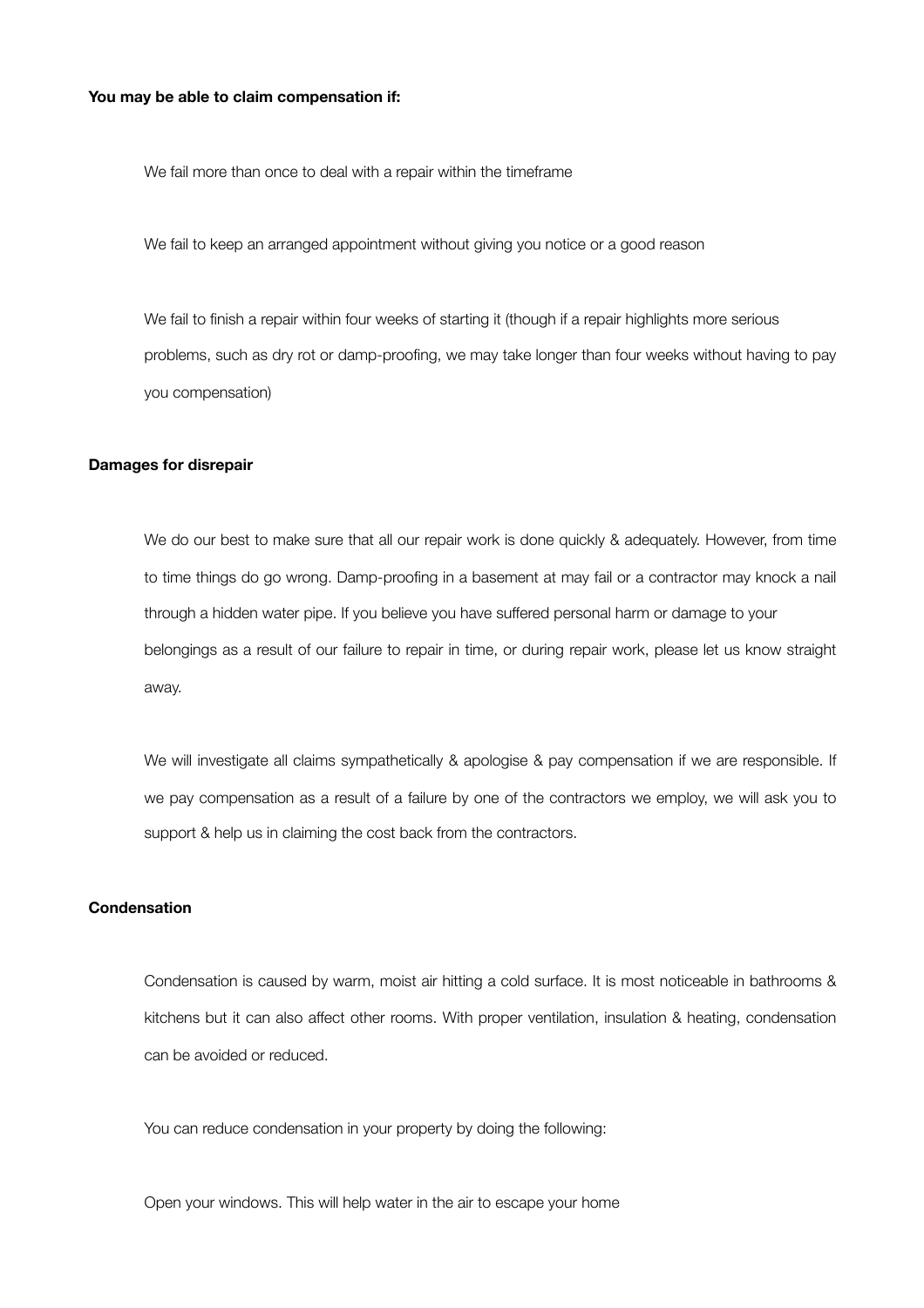Leave your "trickle vents" open. On most modern windows there will be a vent on your window frame which you can open. These will let water out without losing the heat from your property.

Don't dry clothes on the radiator – use a drying rack

Close the door & open the windows when you cook, shower or bathe

Leave a gap between furniture (such as wardrobes) & the walls to allow air to circulate.

Make sure your kitchen & bathroom fans are working. Hold a piece of paper over the fan when it's on. If it stays there when you take your hand away it is functioning. If you think it is broken – talk to your housing officer. Sometimes condensation can cause a black stain on walls & paintwork. You can wash this off using a suitable cleaner or diluted bleach solution (you may need to do this more than once). However, if the stain doesn't go away please contact your housing officer.

#### **Using heating & electricity effectively**

Heating & hot water account for two thirds of your fuel bills. You can save money by taking a few sensible steps & changing the way you use appliances:

#### **Turn down your central heating by one degree**

Turn off your heating when it is not needed at night or if you go out. In very cold weather, keep some heating on low to prevent frozen pipes.

Adjust your heating & hot-water controls to lower settings in the spring.

Look for draughts & block them e.g. fit a flap over your letter box, & put draught strips around door frames & window frames.

Be aware that electric fires & fan heaters are expensive to run.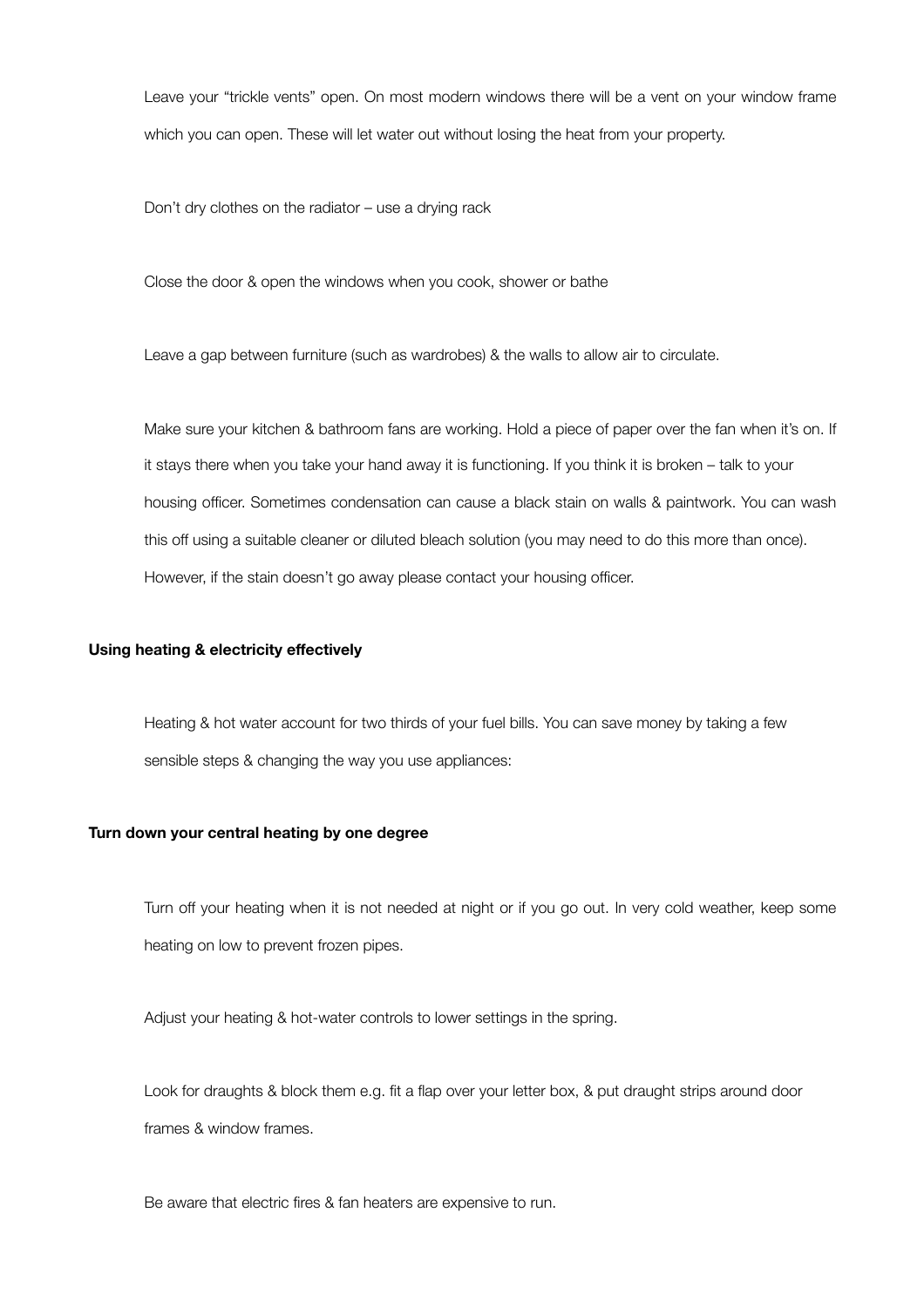#### **Adjust your routine:**

How often do you need hot water?

Can you lower the temperature of your hot water?

Which radiators do you need on?

Do you really need the heating on first thing in the morning if you are going out to work?

Do you need the heating on when you go to bed, or could you turn it off an hour or so beforehand?

Turn off lights, computers, & other appliances if you do not need them. Turning off a microwave or any other item you don't need can save money over the course of a year.

#### **Security**

We provide at least a night latch for the door of your home. You may want to fit more locks on doors & windows for extra security.

If you lose your door keys or get locked out of your home, you must arrange for someone to change the lock. If you have any difficulties, we may be able to arrange for a locksmith to do the work for you but we will charge you the full cost.

If you share a front door with others, it is against fire regulations to fit certain types of locks. You must always consult us before changing a lock or fitting a new lock on a shared front door.

To stay safe in your home, you must check the identity of all callers before you let them in. Our staff carry identity cards with photographs that they should show you, as should representatives from other organisations such as gas & electricity companies & the local council. We also tell our contractors to carry identity cards that they should show you. If you are suspicious of any person who calls at your home, do not let them in & call the police or the organisation that they claim to represent.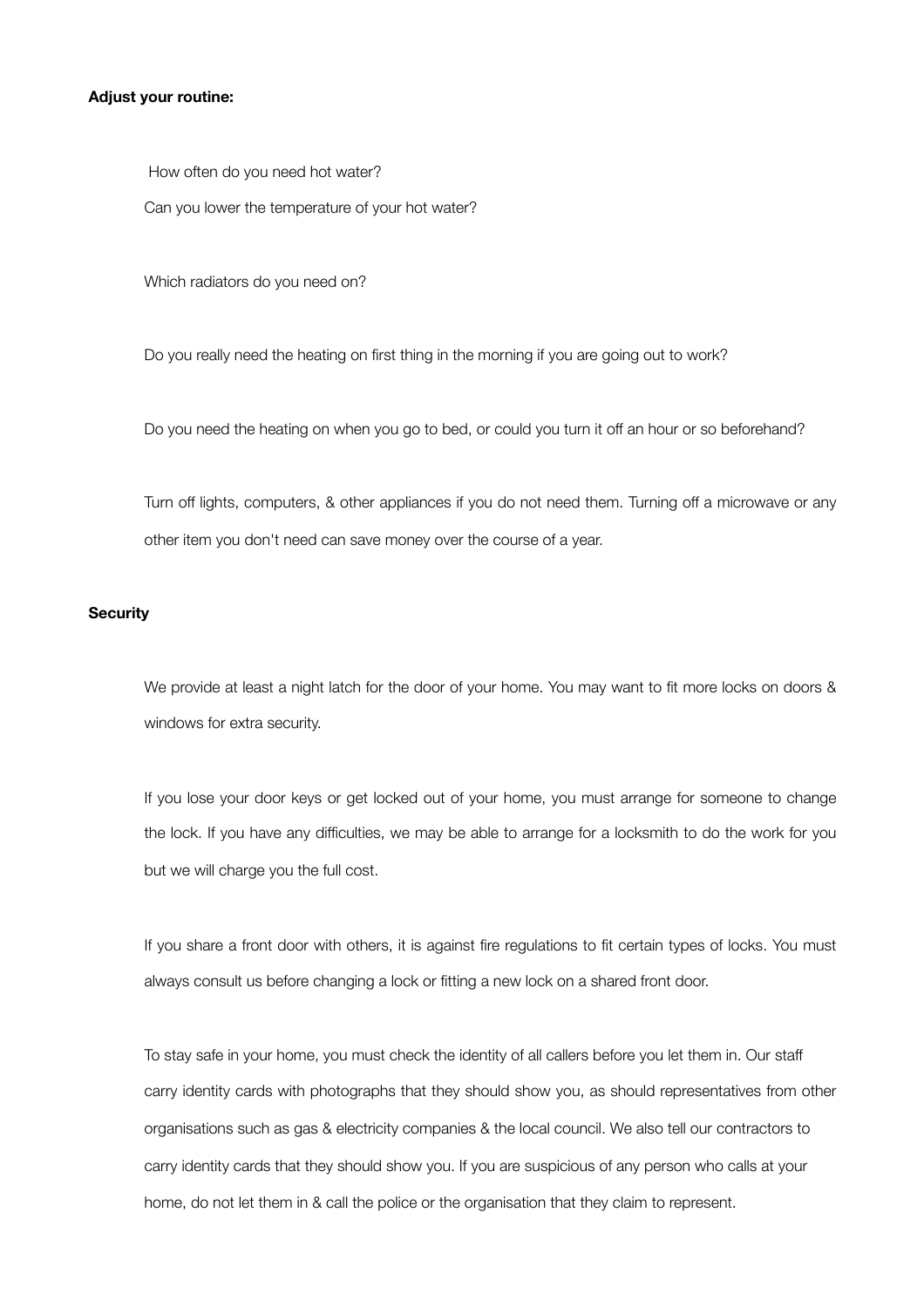If you want advice on what else you can do to protect your home, contact the crime prevention officer at your local police station. Your housing officer may also be able to advise you about other help that may be available.

We provide some homes with a dustbin or another container for getting rid of rubbish, although you are responsible for replacing it. Please be considerate towards your neighbours & make sure you put rubbish in sealed bags inside the dustbins. Please do not leave rubbish in the shared areas. You are responsible for getting rid of bulk rubbish. If you need bulk rubbish to be removed you should contact the Local Authority.

If you notice bulk rubbish that isn't yours on or outside Arneway Housing Co-operatives property, please contact the office. If you notice bulk rubbish on non-housing co-operative land (e.g. on the street), report it to your Local Authority.

#### **Household pests**

You will usually be responsible for dealing with household pests such as ants, wasps, cockroaches, rats & mice within your property. Contact the Environmental Health Department at your local council for advice.

For more information go to <https://www.gov.uk/report-pest-problem>

If you cannot deal with the issue, suspect that you have an infestation, or if you have a pest problem in a communal area then contact your housing officer.

#### **Home improvements**

If you want to carry out any improvements or alterations to your home, you must get our permission in writing before you start any work. Contact your housing officer, who will advise you of the information we need to assess your application. You may also need other approval, such as planning permission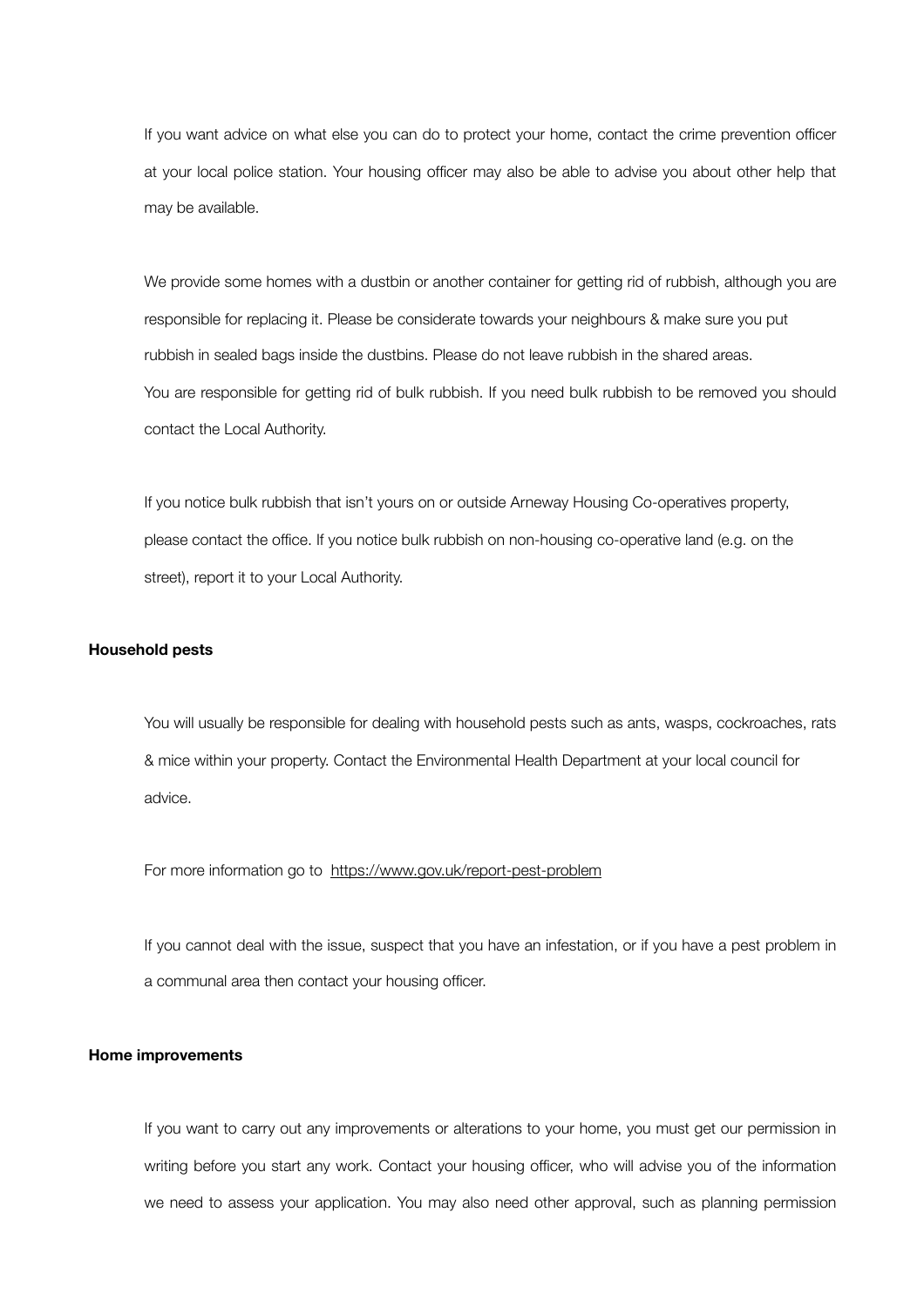from the council. TV aerials & satellite dishes If it isn't prohibited by your estate regulations you might be able to fit things such as TV aerials & satellite dishes but you may still need to get planning permission from your local council. These improvements will remain your responsibility to maintain & you must get our permission in writing first. If you are unsure speak to your housing officer.

#### **Other improvements**

If you want to carry out any other kind of improvement (for example, fitting your own central heating, gas fire or shower units), these become our property. You cannot remove them if you move. If you have replaced existing fixtures, you must return these to us.

We are not able to refund the cost of carrying out the improvement but we will take over responsibility for maintenance when we have inspected & approved the work. We will not increase your rent as a result of any improvements you make to your home. At the end of your tenancy you may be entitled to compensation for some improvements that you have carried out with our permission.

#### **Fitting wooden or laminate flooring**

If you are thinking about replacing your carpet with wooden or laminate flooring you must get permission from your housing officer. If you live in a at, it is likely that your neighbours will hear more noise if you lay wooden or laminate flooring. Please consider this before making any changes. It could cause nuisance to your neighbours & may end up in a dispute. If you install this kind of flooring without permission you may be asked to remove it & replace the original flooring at your own expense.

#### **Decorations**

You are responsible for decorating inside your home to a reasonable standard. If you are elderly or have a disability & there is no one who can do the decorating for you, we will try & arrange help from a voluntary organisation.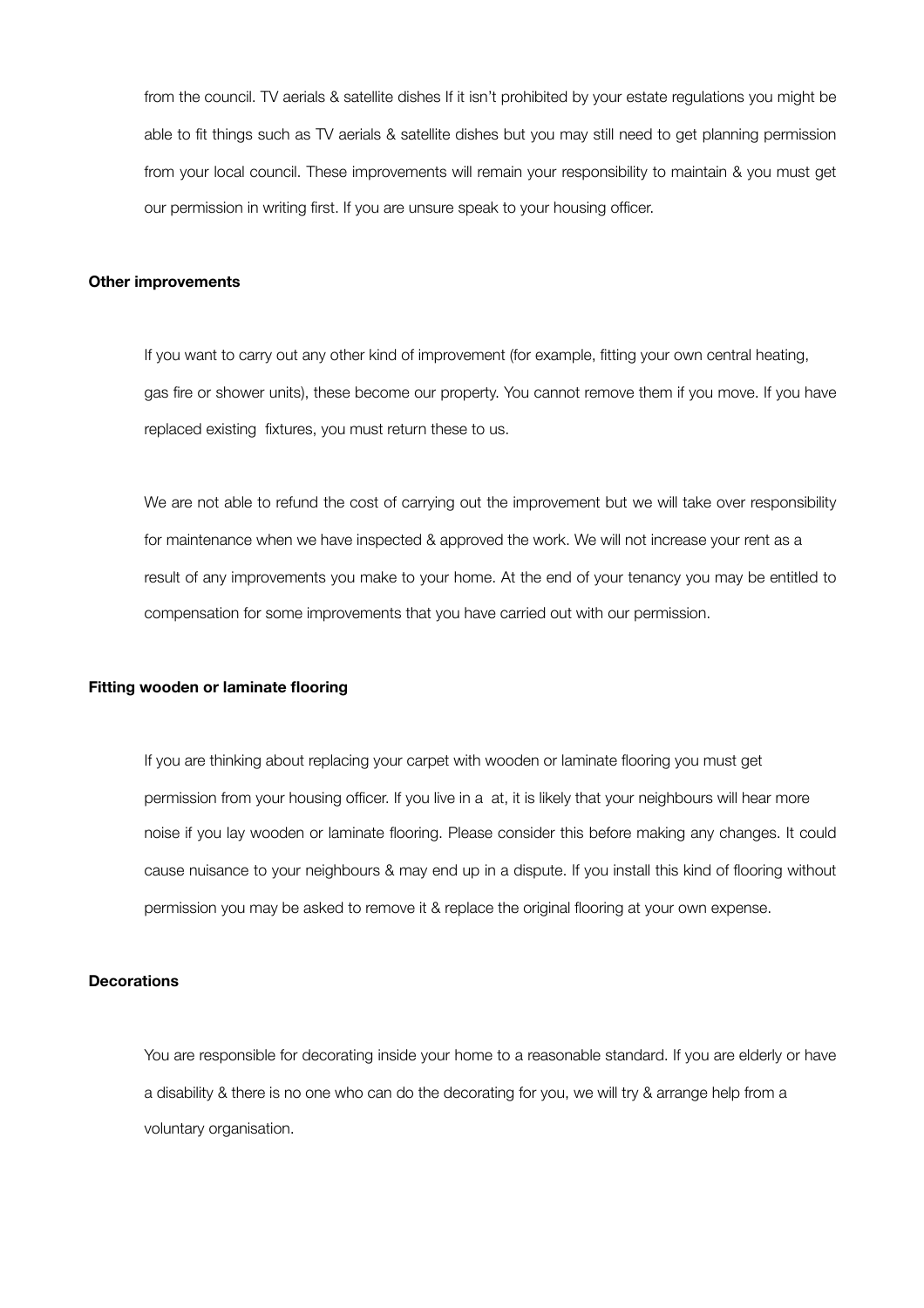#### **Running a business from home**

If you want to run a business from home, you must get our permission in writing. You may also need council planning permission. We will refuse any business use that may annoy your neighbours.

#### **Home contents insurance**

We strongly advise you to take out a home contents insurance policy. This is to insure your personal belongings, furniture, carpets & decorations against damage or loss due to water, fire or burglary. Our own insurance policy does not cover your belongings if they are lost or damaged, unless we have been negligent. Taking out your own insurance will also provide you with cover if you are held responsible for damage caused to your home or a neighbour's home or belongings (for example, if you let your bath over flow or if you accidentally hammer a nail through a central-heating pipe). Arneway Housing Co-operative Limited maybe able to advise as to vendors of insurance and typical types of cover offered and advisable, for more information contact your housing officer.

#### **Exterior repair & renovations to the outside of your home:**

To keep your building in a good state of repair, we have a maintenance programme. This means that every few years we repaint the outside of the windows & front doors, & the shared areas.

We also carry out repairs to the outside of the property & inspect & repair roofs if necessary. We will tell you beforehand if your property is due to be repainted. For some work, such as painting windows, we may need to come into your home so we would appreciate your co- operation. We often need to put up scaffolding to the building to finish the works safely. Please take extra security precautions while the scaffolding is in place.

When carrying out any improvements to your home we will ensure that you are notified & involved in the process from the start to the end of the work.

If you have any queries regarding the programme of works please contact your housing officer.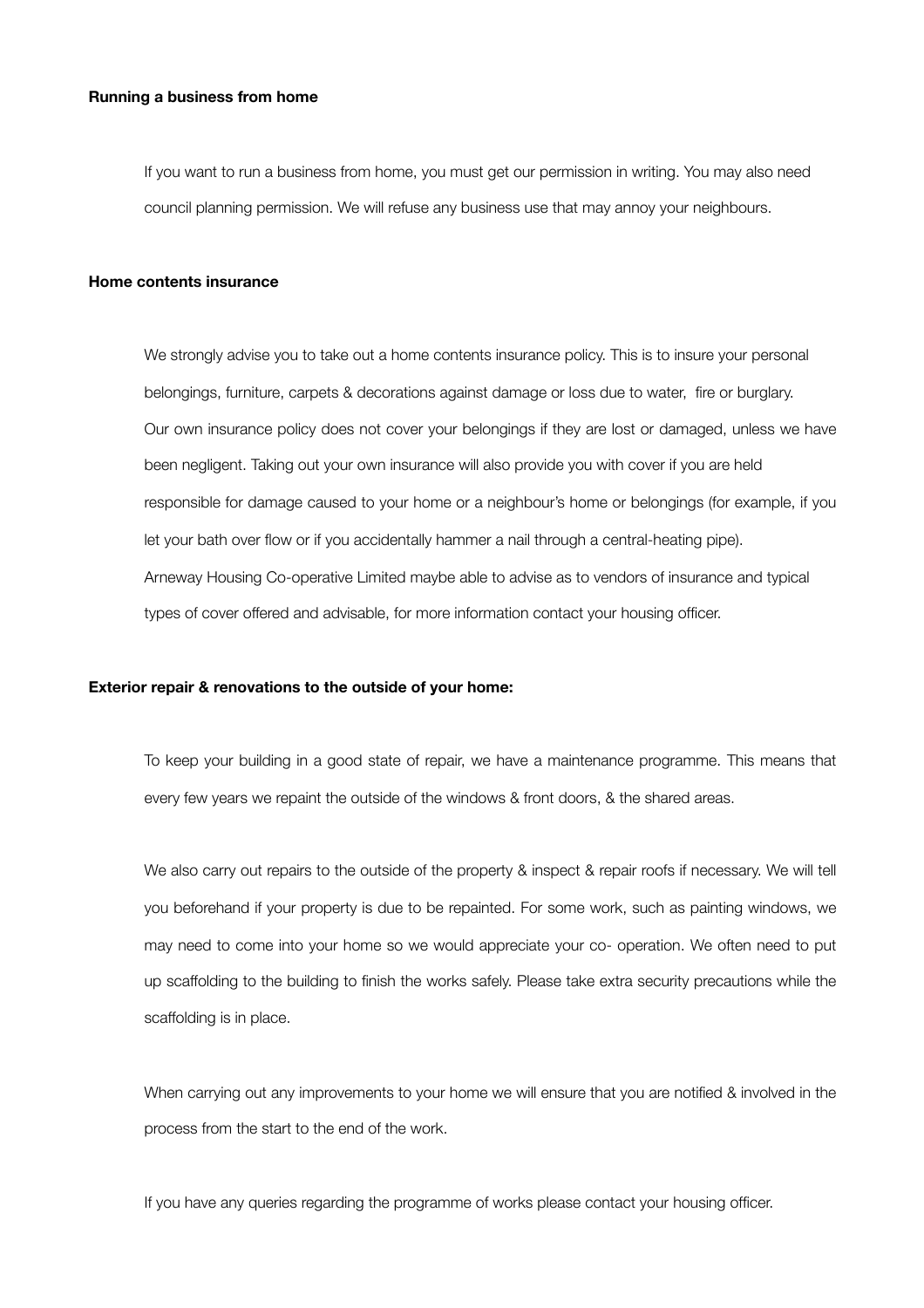#### **Major improvements**

Arneway Housing Co-operative Limited sometimes carries out planned upgrade programmes to improve the property assets. The decision to include your kitchen, bathroom, electrics or boiler in a planned programme is based on the condition that it is in, whether it is safe & whether it can be repaired. We will always get in touch to let you know if you home is part of a planned upgrade programme in advance of work starting.

#### **Adaptations to your home**

If you are elderly, have a disability or a long-term medical condition you may find carrying out day-to-day tasks difficult, such as using your kitchen, bathroom or the stairs. If so, speak to your housing officer about adaptations to your home.

Simple adaptations (such as installing a grab rail in the shower) can be arranged by housing officers but for larger changes you will need to contact your Local Authority Occupational Therapy Department to request an Occupational Therapy (OT) Assessment. They will provide advice about whether you are eligible for an assessment.

If an occupational therapist approves any adaptations they will contact the office & they may be able arrange for any work to be carried out.

#### **Your household**

#### **Changes to your household**

You **MUST** let us know if there is any permanent or semi-permanent change in your circumstances.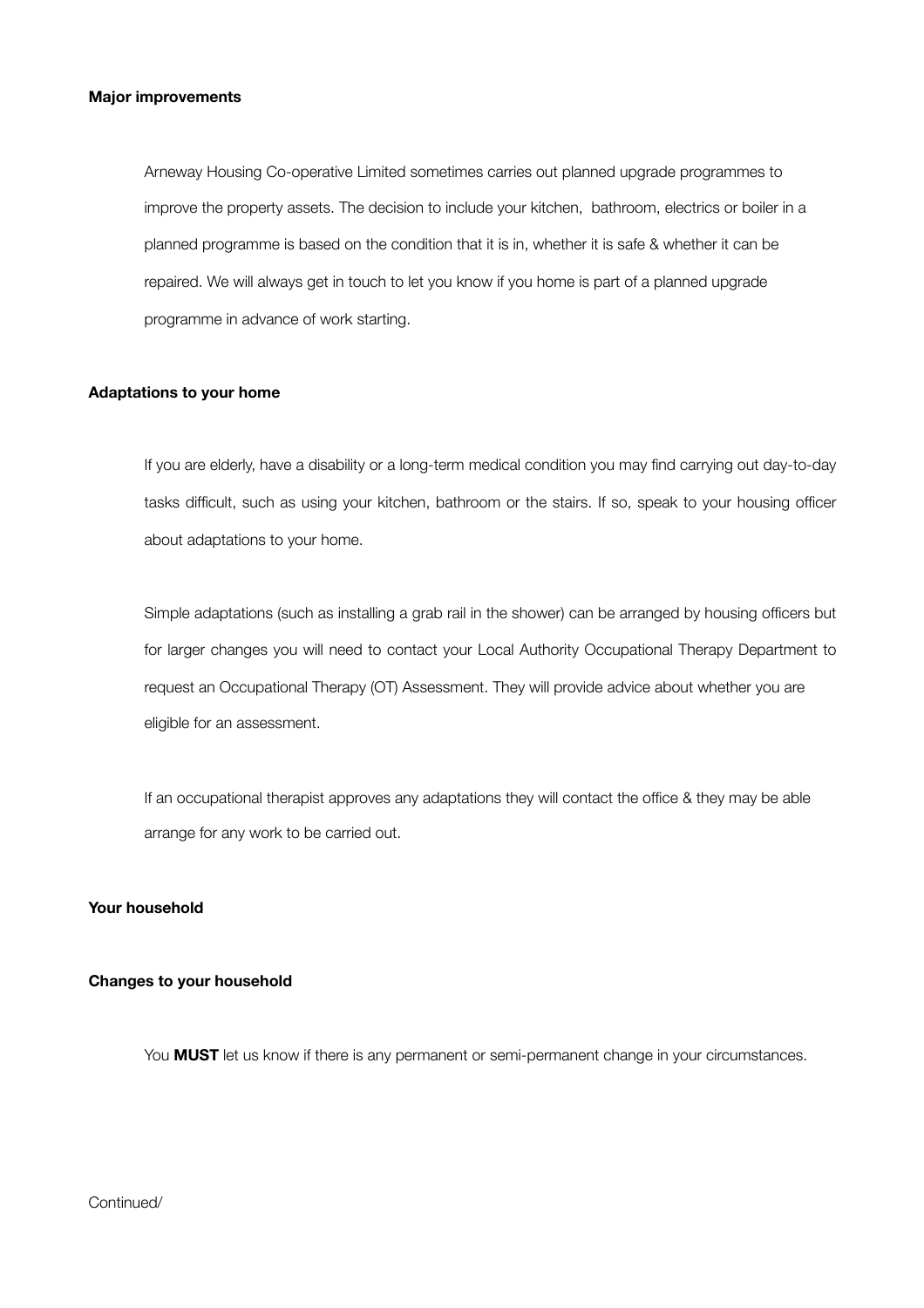#### **Subletting & lodgers**

You may wish to rent out a room to someone as this can help bring in some extra money. This is **prohibited** & contrary to your tenancy agreement. You may wish to sublet a part of your property, this too is **prohibited** & contrary to your tenancy agreement & will result in eviction.

It is strictly forbidden to sublet the whole of your home. If you are going away for three months or more (for example, to visit family abroad) & you would like someone to stay in your home while you are away, please discuss this with your housing officer. They will explain how you might be able to do this. You cannot transfer your tenancy to someone else unless we give you permission (for example, to exchange your home with another resident) or unless a court orders it. **(DA?)**

Remember: If you move out without telling us, sublet the whole of your property or transfer your tenancy illegally, you will have broken the conditions of tenancy. We will take immediate action through the court to repossess your home & evict any people living there.

#### **Succession**

If a tenant dies it is not possible for their tenancy to pass to another member of their family or partner living with them.

#### **Estate agreements**

If you live on an estate, there may be local rules that form part of an estate agreement. These rules (for example, concerning parking or behaviour in shared areas) are in place for the general interest of all residents. You will be breaking the terms of your tenancy if you break these rules.

#### **Car parking**

Car-parking spaces in shared areas on estates are for the benefit of all residents. Unless we say otherwise (usually in your tenancy agreement) you do not have rights to an individual car-parking space.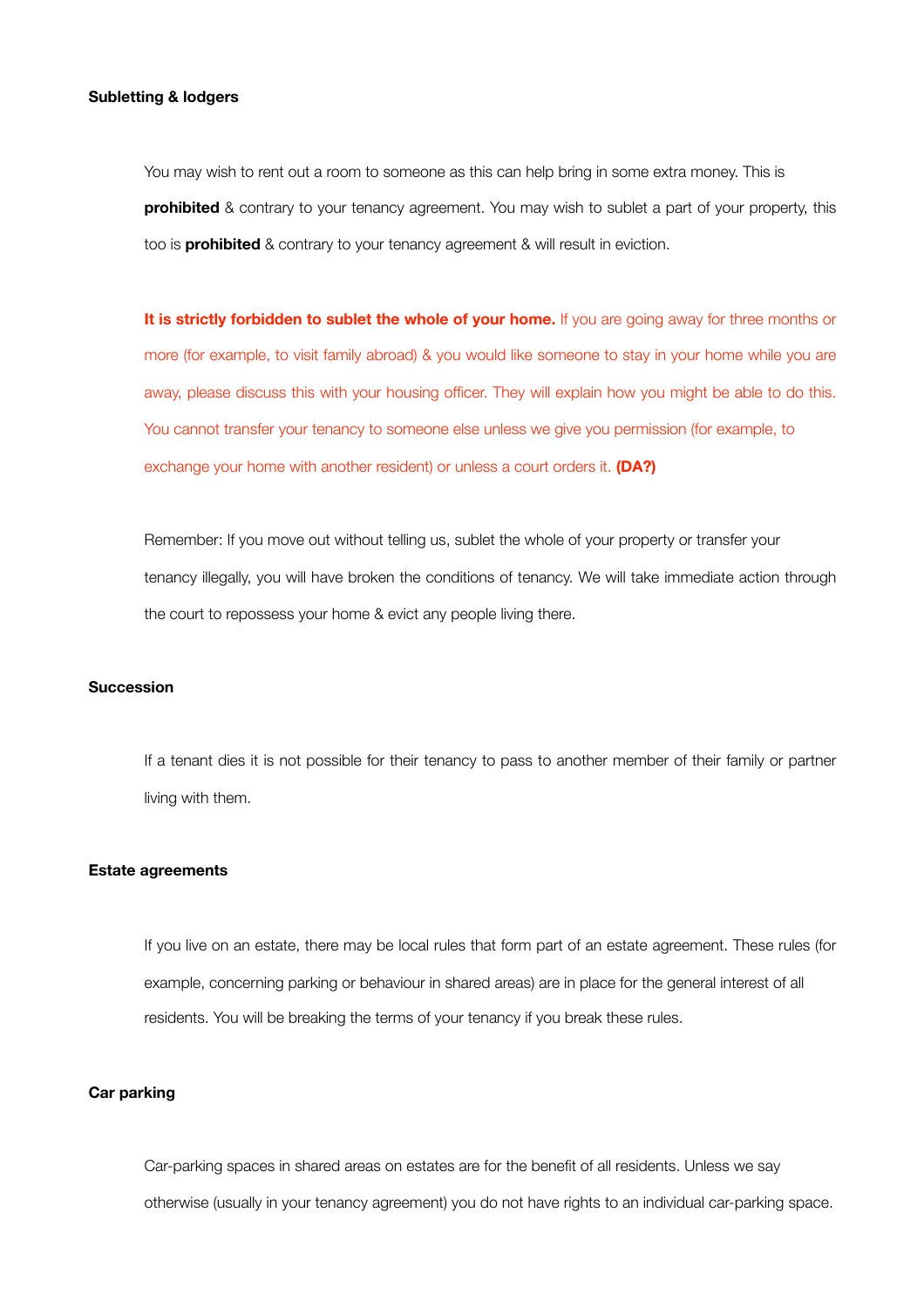#### **Shared or common areas**

It is one of the conditions of your tenancy that you & the other people living in your house or block keep the shared areas clean (unless you have a cleaner that you pay for by a service charge added to your rent) & free from obstruction. You & your neighbours will need to decide how to do this. You may want to take it in turns or decide that each of you will be responsible for a particular area. The shared areas are made up of:

Common Areas.

The entrance hall.

Stairways & landings.

Sometimes the dustbin area & the front garden or yard.

Remember that the shared areas are often the only escape route in case of fire so do not leave anything that could cause an obstruction.

#### **Neighbour disputes**

Our tenancy conditions are intended to make sure that you, your family & your guests are considerate to those people living around you. Most homes we provide are very close together & some have shared areas. This means that a certain amount of noise & differences in lifestyle should be expected. Sometimes these differences may lead to a disagreement between neighbours. In most cases you should try & sort out these problems yourself. Raising the issue with your neighbour & explaining the effect it is having on you is usually the best way forward. Your neighbour may not be aware they are disturbing you & you could reach a compromise together.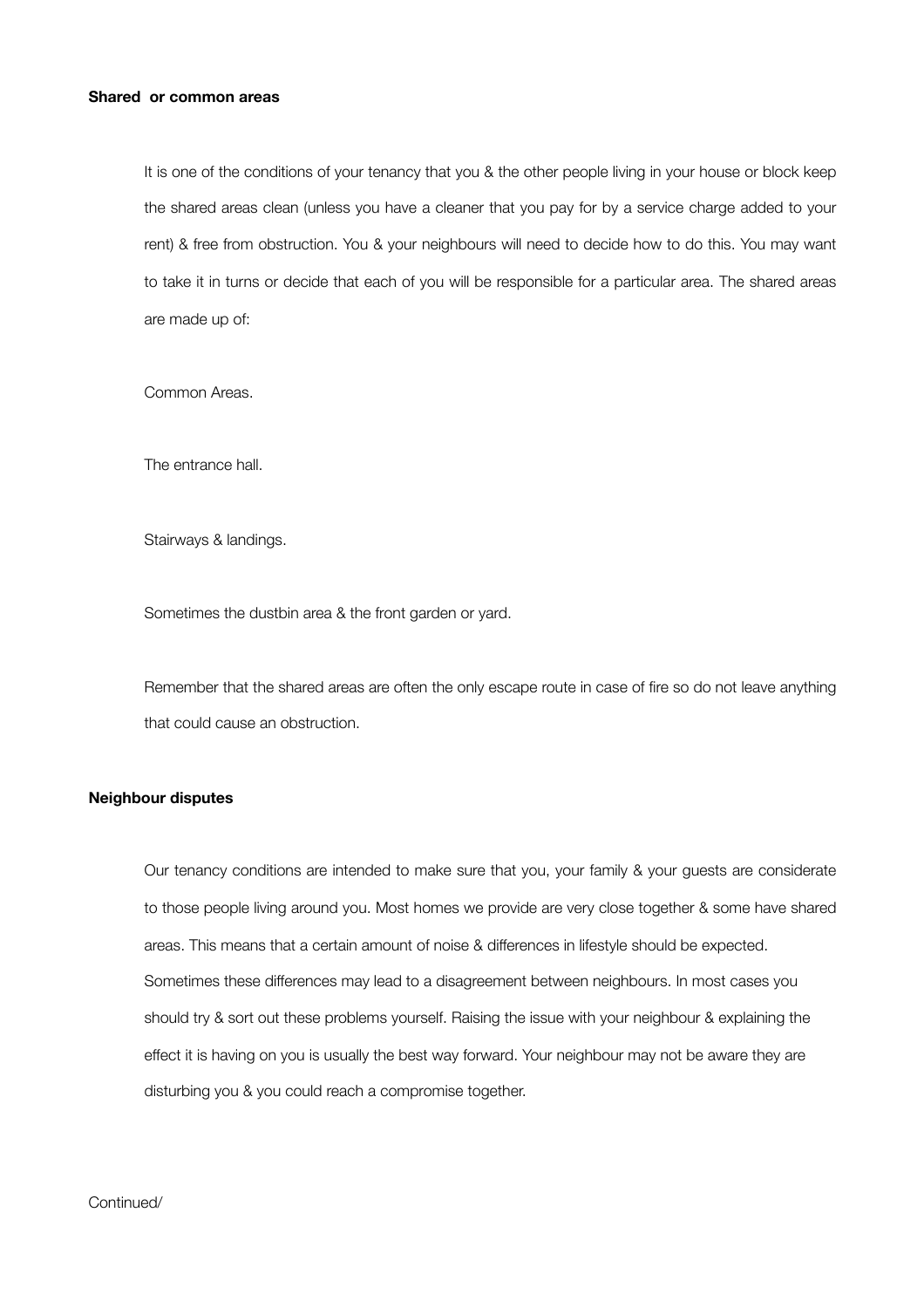If you're not able to solve the problem on your own, or don't feel able to speak to your neighbour, then you should discuss the issue with your housing officer. They may be able to refer you to a mediation service or provide other advice on resolving the problem.

#### **Anti-social behaviour**

We want our residents to live in a safe, secure & comfortable environment. Tenants are responsible for their own behaviour as well as that of their family members & visitors.

#### **Anti-social behaviour can involve:**

Abandoned vehicles.

Criminal damage.

Drug dealing

Fly tipping.

Littering.

Out of control dogs.

Playing loud music late at night.

Racial Abuse.

Vandalism.

We would not generally consider household noise such as children playing to be anti-social behaviour.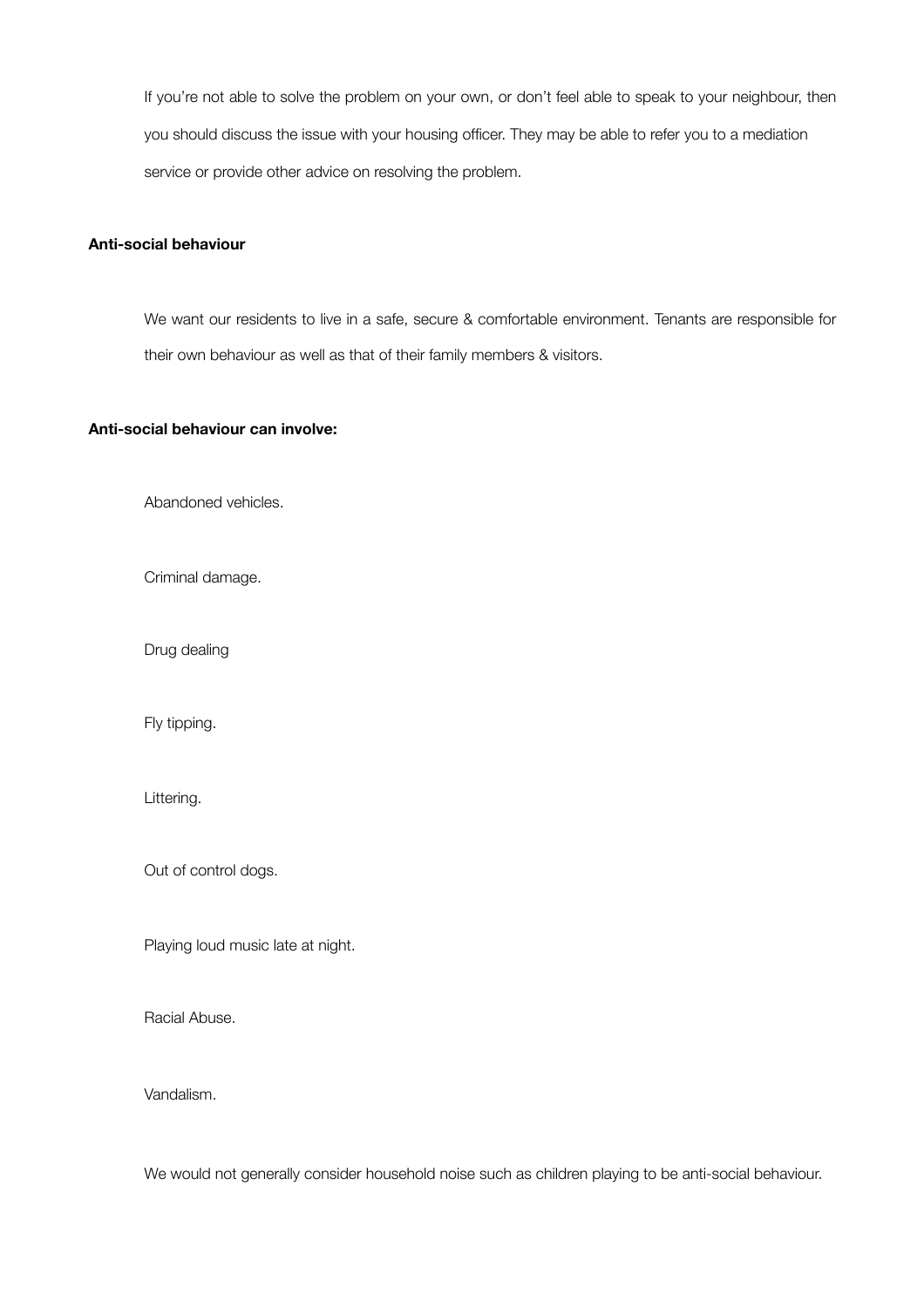**When you are experiencing antisocial behaviour it can detrimental for your wellbeing. We have contracted ASB Operations to be your first port of call if you are experiencing anti social behaviour. The react 24 hours a day 365 days per year. Take a few moments to visit their website and see how they might help you if you are subject to someone else behaviour.**

**Respect Line** is an out of hours helpline number available to residents experiencing problems of antisocial behaviour. Our team are available whenever the Housing Offices are closed, providing round the clock advise, support and reporting options to residents experiencing ongoing issues.

**Respect Line** already works with over 50 Associations all over the country, covering no less than 250,000 social housing properties, making the service the largest dedicated ASB Helpline in the UK.

Please visit 'The ASB App' section of the website for further information about how our new innovative and unique evidence app will help transform the way your Association tackles anti social behaviour.

#### **To report anti social incidents call Respect Line 0800 075 66 99 referencing Arneway**

#### <http://www.asboperations.co.uk/contact-us>

If you report anti-social behaviour to ASB they will:

Take this seriously & investigate your problem.

Offer support & communicate with you in your own language if needed.

Put you in touch with any local support groups.

Carry out any necessary repairs.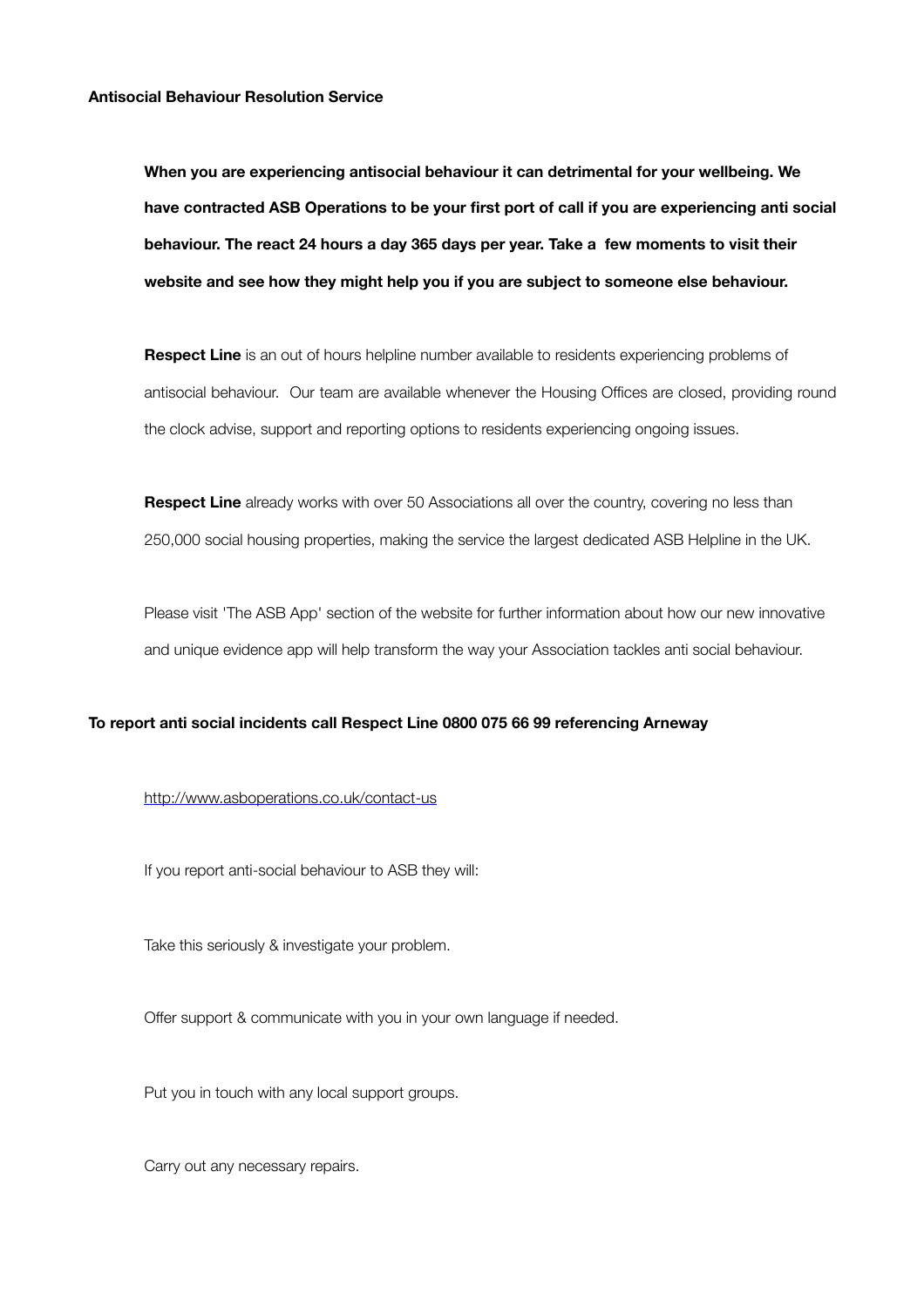Provide extra security or try to move you if it is not safe for you to stay in your home.

Take action to resolve the problem.

Legal action will always be a last resort, but for the most serious kinds of anti-social behaviour, this can lead to someone losing their home.

https://twitter.com/asbrespectline?lang=en

#### **Harassment & hate crime**

We believe that everyone has the right to live in peace. Harassment & hate crime may be motivated by race, gender, sexuality, age, disability or religion. Abuse, harassment & violence against customers will not be tolerated.

If you experience harassment, you can:

Report it to your housing officer.

Report it to the police.

Report it via a third party support organisation.

We will take action to resolve the harassment or hate crime. This is a serious form of anti-social behaviour & can lead to someone losing their home.

If you see or hear harassment, hate crime or anti social behaviour please report it to your housing officer even if you are not directly involved.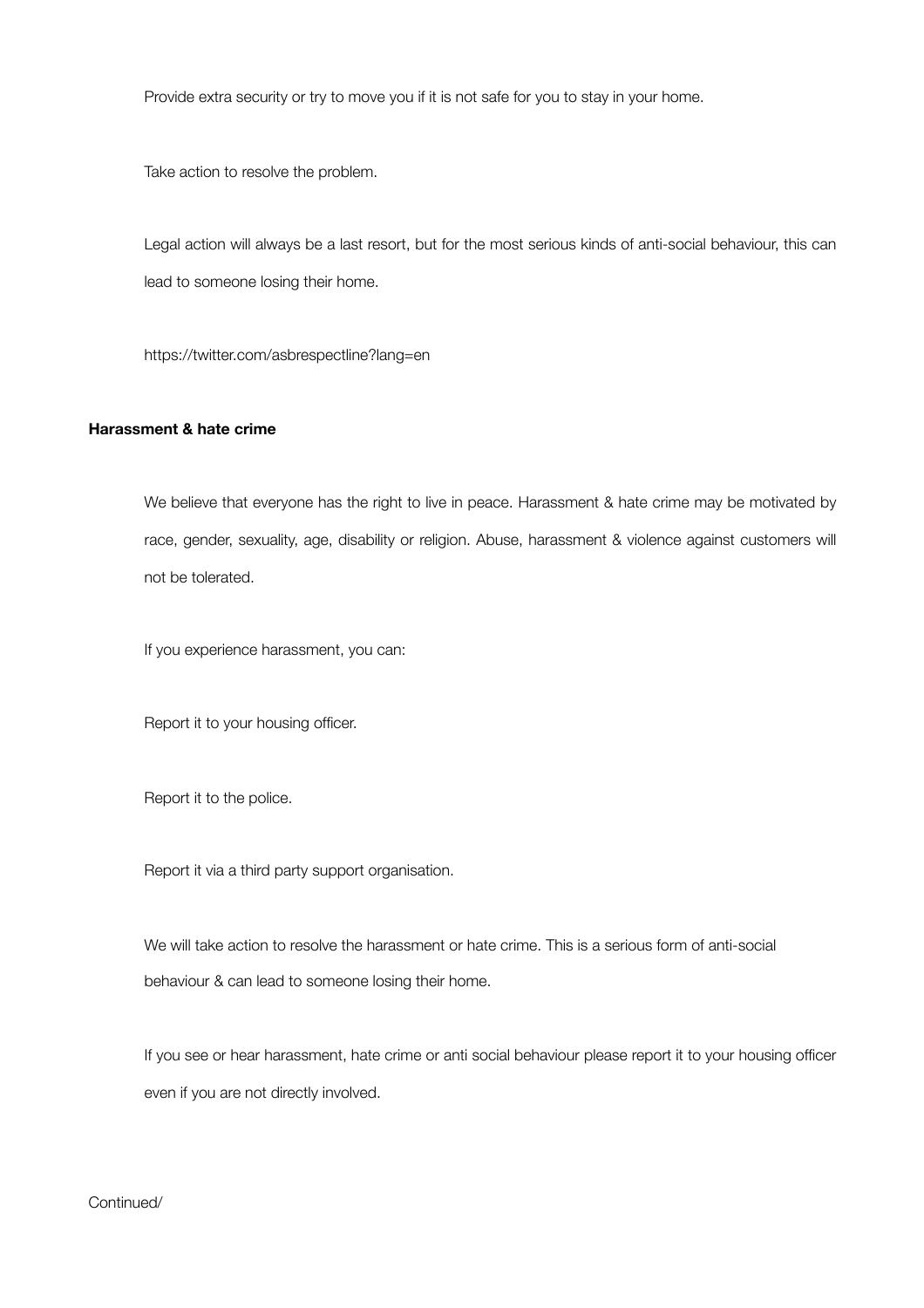#### **Data protection**

Under the Data Protection Act 1998, you have a right to check any details we hold about you in our records. There are a few exceptions. For example, you will not be able to see information given to us by other people (like doctors or social workers) except with their permission. If you would like to see your records, contact your housing officer who will explain the procedure & arrangements.

All information we have about our residents is confidential. Usually we will not give your details to anyone without your permission. There are a few specific exceptions to this, where strict guidelines apply. For example we may share information with authorities & agencies (such as the police or local authorities) to:

Help prevent & detect fraud.

Help prevent & detect crime.

Meet other legal obligations.

Support local strategies to reduce crime & disorder.

We will provide limited information to Housing Benefit offices & the Department for Work & Pensions to help you if you are claiming benefits. We will also provide limited information to gas & electricity providers. We will give your details to other members of staff only when it is necessary to provide a service to you. We treat it very seriously if someone breaks confidentiality. You should make a complaint if you feel your privacy has not been respected.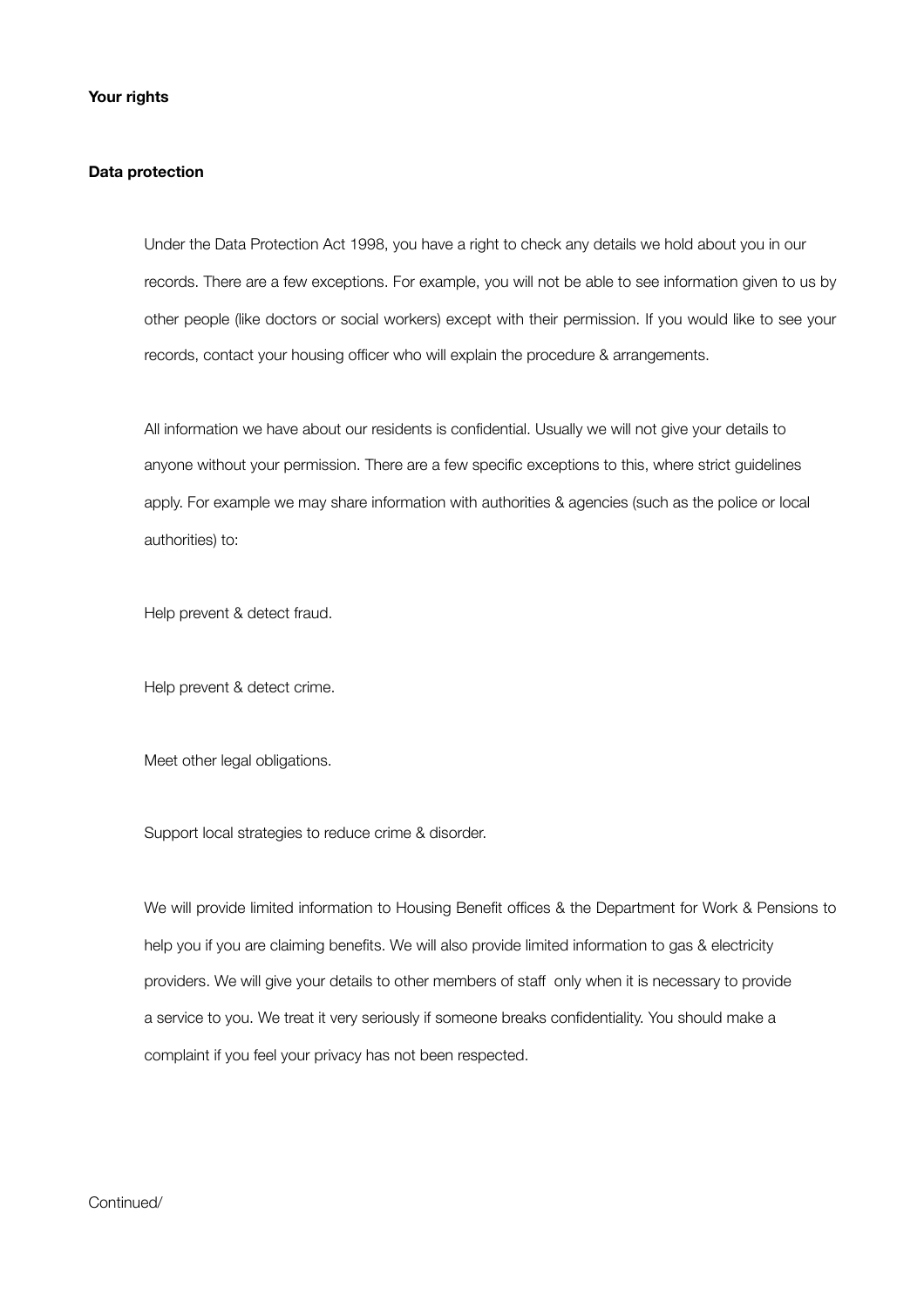#### **Resident involvement**

There are many formal & informal ways in which we welcome your involvement in our work. These include:

Local Scrutiny Panels that scrutinise & challenge how we deliver services in your local area. These panels are made up of residents who examine & comment on the services they receive from us

Service panels that monitor & challenge how we deliver our services

Local residents' & tenant associations that provide a starting point for residents who want to get involved in decision-making processes.

Service reviews where you can work with us in looking at the whole range of services we provide & to agree changes to the way we deliver these services

Consultation about proposals involving changes in housing management practices & policy.

We welcome suggestions from you for improvements in our services, including suggestions for greater resident involvement in managing our activities. To get involved, talk to your housing officer or send an email to Arneway Housing Co-operative Limited.

#### **Complaints**

We aim to give you an excellent service & we want to know when you are unhappy with our service.

You can tell us about your complaint on the telephone, in writing, by email or at a visit.

Often an issue can easily be solved on the day that you raise it as a 'quick fix'. If not, it will be treated as a complaint & given to an appropriate member of staff who will contact you to clarify the issue & agree how & when it will be resolved. If you remain unhappy following our initial response you will have the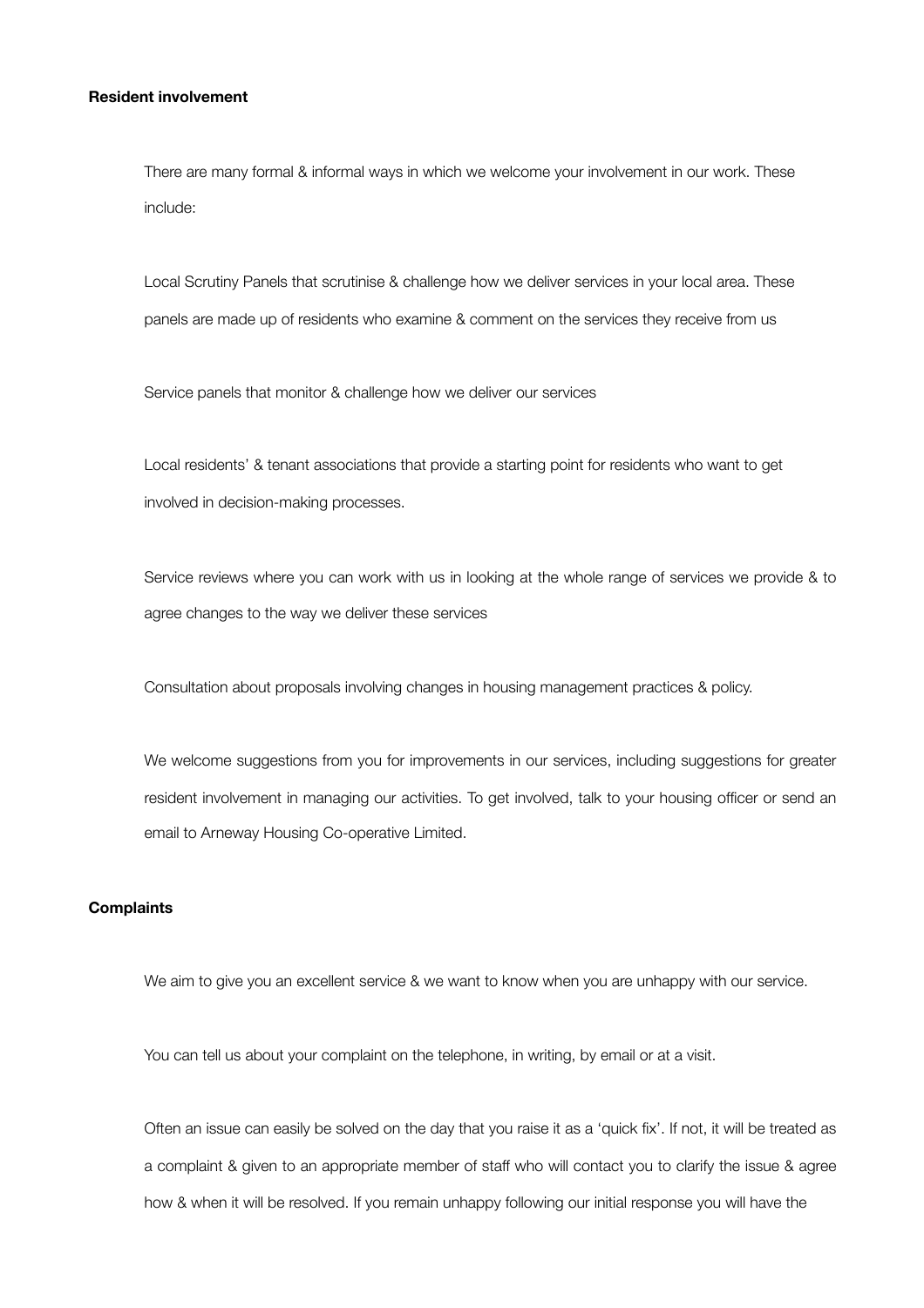opportunity to have your complaint reviewed by a manager who will have access to independent advice.

If you are not satisfied with the outcome you can then refer your complaint to the Independent Housing Ombudsman Service. Please note they will only usually look at a resident complaint once it has been all the way through our complaint process.

Your housing officer can give you a copy of our complaints process.

#### **Moving home**

If you want to move home you can find out about your options by speaking to your housing officer.

If you are considering moving home then it's best to consider all of your different options.

Below are the two most common ways to move home.

Please note: if you have breached your tenancy, including anti-social behaviour or rent arrears, you might not be able to move through these means. You should discuss your personal circumstances with your housing officer.

#### **Applying for a transfer.**

When you apply for a transfer you will be given a banding depending on your housing need & you will be able to view properties that you are eligible for at www.locata.org.uk. To register, contact your housing officer who can send you more information.

Bands range from A (highest priority) to D. Your banding will depend on a number of things, including whether you have a medical condition. Your housing officer will make sure that your personal circumstances are taken into account. Depending on the property size you need & the areas you'll consider moving to, if you are in band C or D it could take years before a transfer will be available.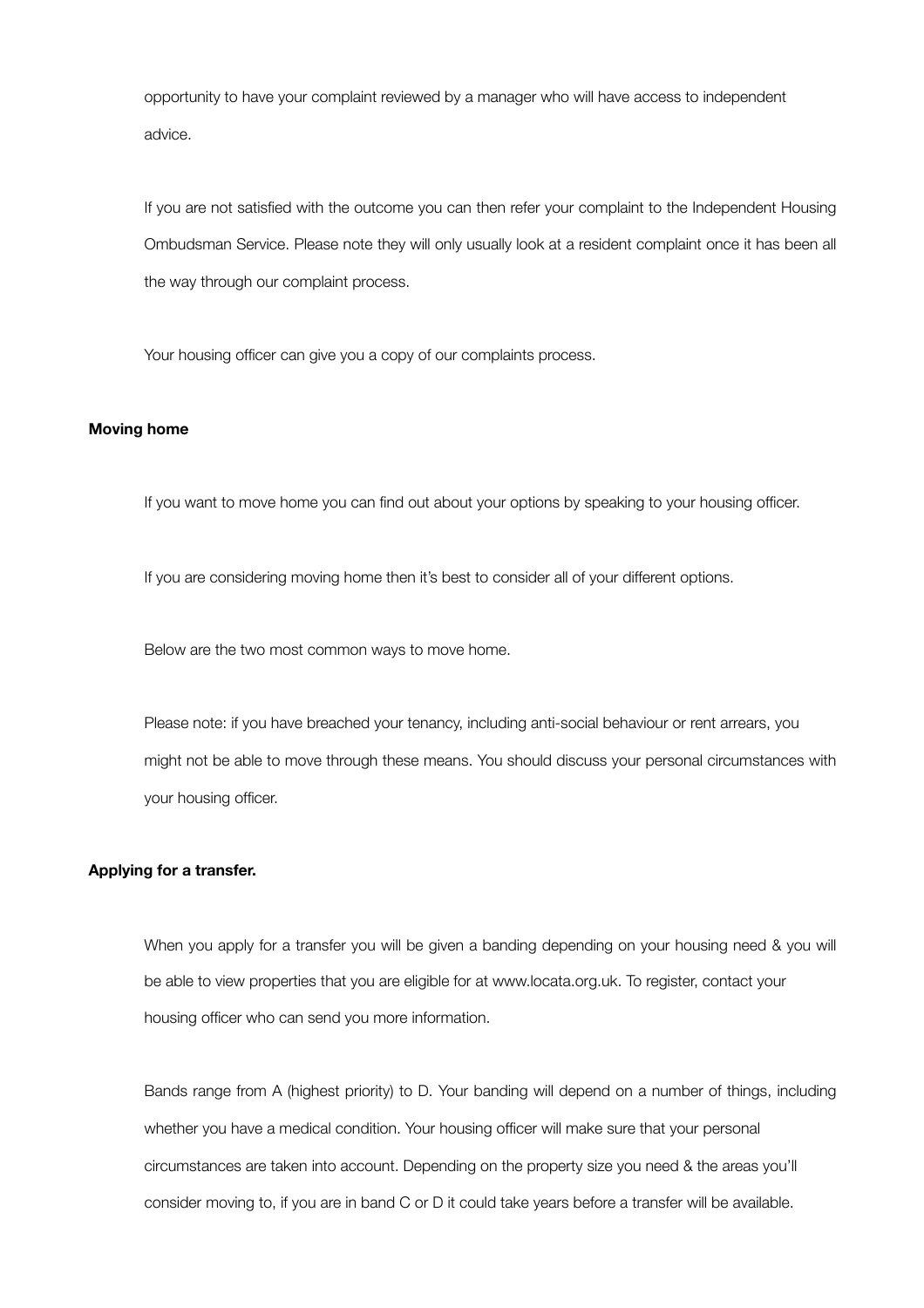One of the quickest ways to move is to find someone who wants to swap their property with yours. This is called a 'mutual exchange'. It's a particularly good option if you want or need to move to a larger property.

If you want to apply then the best place to start is a national mutual exchange website called HomeSwapper. It lists thousands of properties across London that are available for exchange. You can look at properties by price, area & number of bedrooms. You can register for free at www.homeswapper.co.uk

Also, speak to your housing officer who can advise you if there are any potential properties in the area you would like to move to.

We are committed to making best use of our homes, & will offer incentives to those who have spare bedroom(s) to encourage them to move to a smaller home. To find out what is available & if you would qualify, speak to your housing officer. **(DA PLEASE ADVISE).**